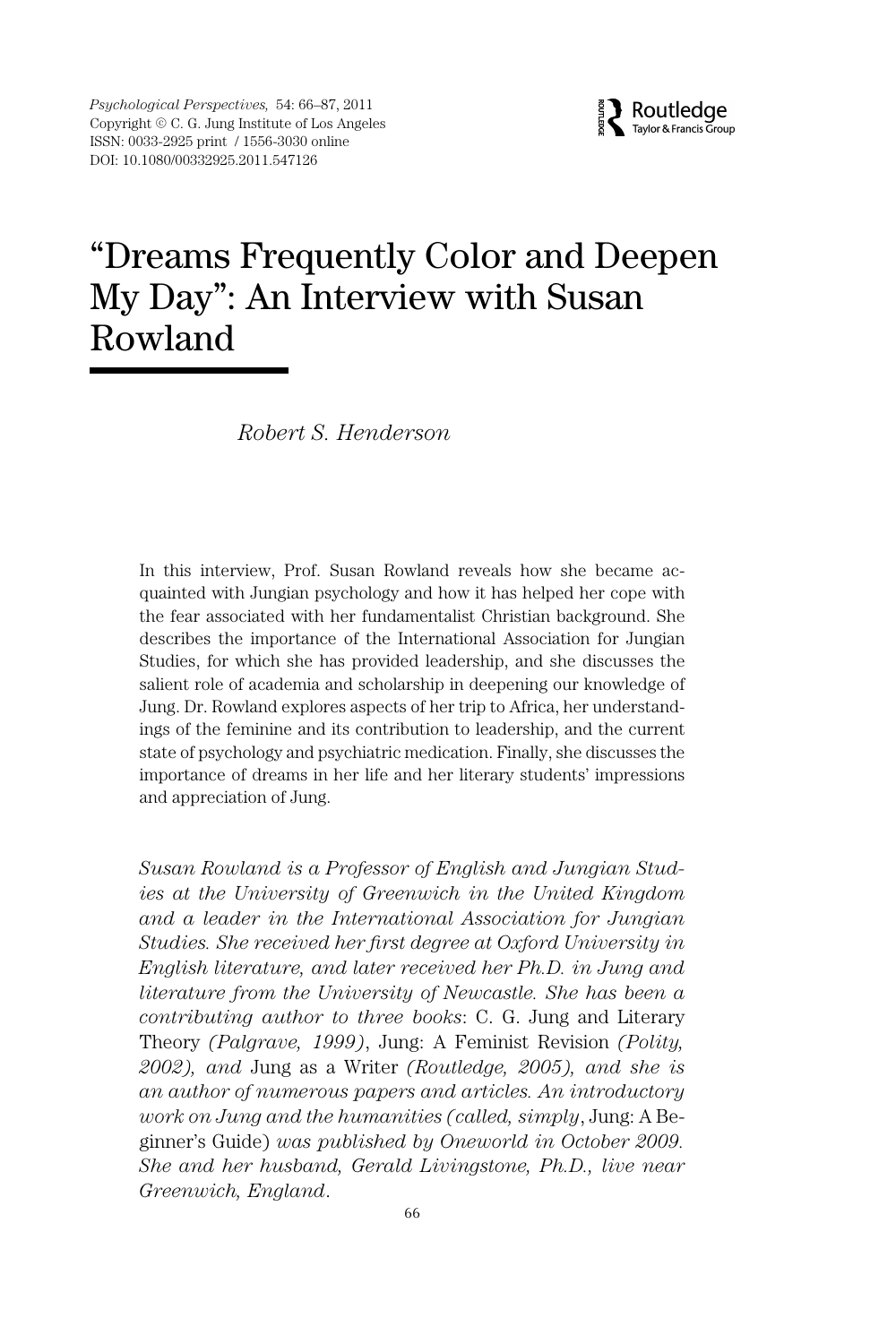

Julie Heffernan, *Self-portrait as Thing in the Forest II* Oil on canvas,  $64 \times 52$  inches, 2002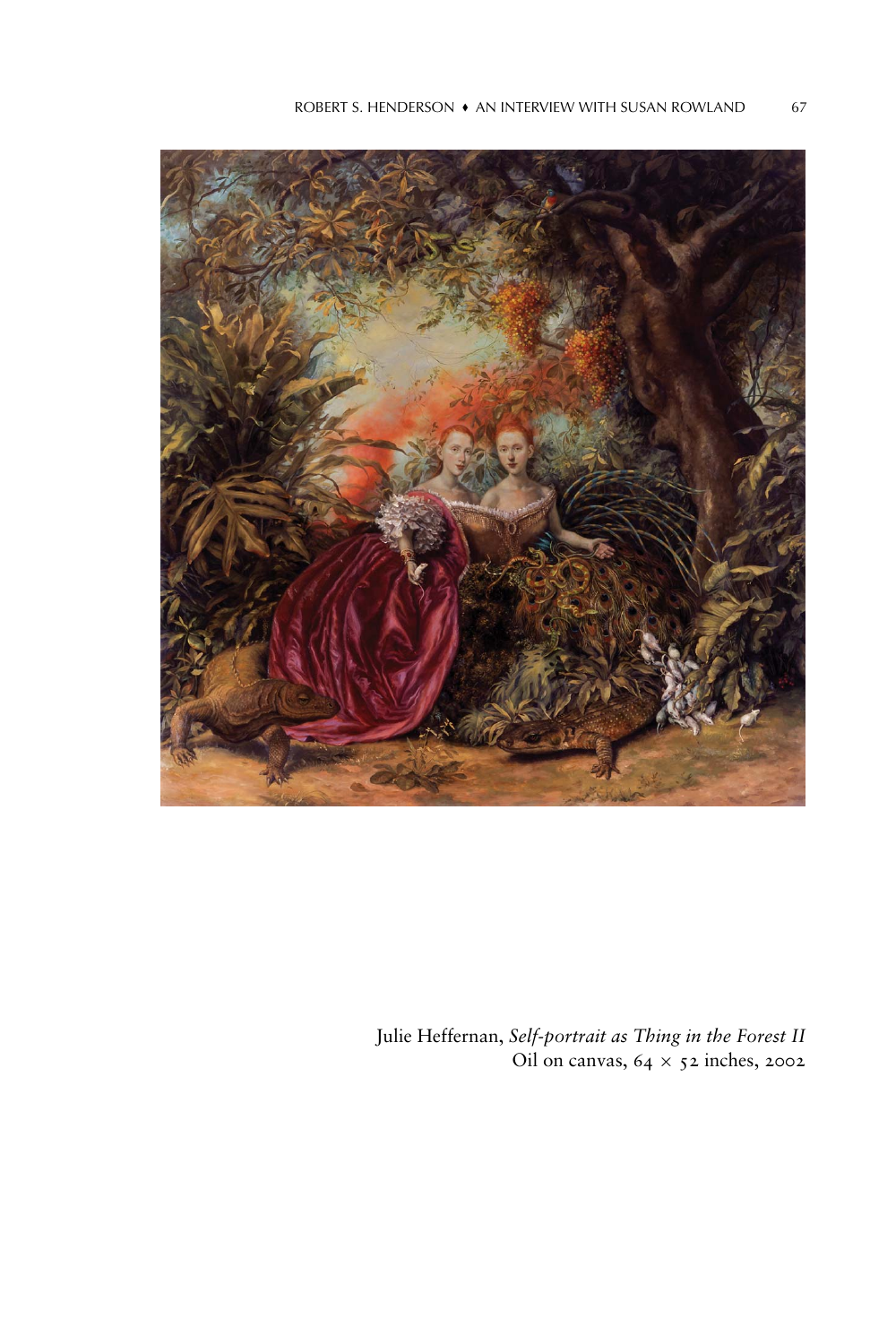Rob Henderson (RH): How did you become interested in Jung? Susan Rowland (SR): Like, I suspect many people, my first encounter with Jung was through *Memories, Dreams, Reflections* (MDR), and it answered both very personal and intellectual concerns.

I arrived at Oxford University when I was aged 19, the first person in my family to go into higher education. I was 3 weeks away from a serious breakdown! Somewhere in that first term I managed to make an important friend, Edmund Cusick, who lent me a copy of MDR.

Coming from a background of fundamentalist Christianity, I was struggling with religion as something I could not bear and I could not bear to do without. Jung made sense to me on a feeling as well as thinking level.

I became aware of the *Collected Works* and continued to think about Jung as an undergraduate studying literature. There was little chance to include that focus in my degree work. However, Jung came into my academic work when I realized that he answered a problem of fear that I encountered doing a literature master's at the University of London.

Previously, I had been off sick from Oxford and applied for unemployment benefit (those were the days!—students cannot now). While enduring the long wait in the office, I read Doris Lessing's *The Golden Notebook* and was absolutely terrified by it.

When my M.A. studies forced me to consider Lessing again, I realized that Jung could be a "container" for both my emotions and my intellect by providing a framework with which to understand how Lessing's long life's work fits together. I guess this has been the pattern for my work from then on: something powerfully emotional and intuitive that I try to spread out on paper—put into words—in an intellectual, thinking-type way.

From the M.A., my excursions into Jung were confirmed by the Ph.D. topic I chose several years later. It was the later 1980s in Britain and nuclear terror and protest were at their height. I had myself been involved in antinuclear protests. So what came forward and gripped me profoundly was the way some contemporary novels were using Jungian ideas to explore and ameliorate nuclear fears. That became my thesis topic and then my first book, *C.G. Jung and Literary Theory*.

I have made a point of mentioning Edmund Cusick at the start here because he remained a treasured friend in discussing Jungian matters. Edmund became a wonderful poet, and I was delighted to invite him to the Jungian International Association for Jungian Studies conference held at my university in July 2006. He read from his first solo collection of poems, *Ice Maidens*. Edmund died very suddenly at the beginning of 2007. So I want to pay tribute to him here. I think the Jung in his life just made his greatness of spirit more visible.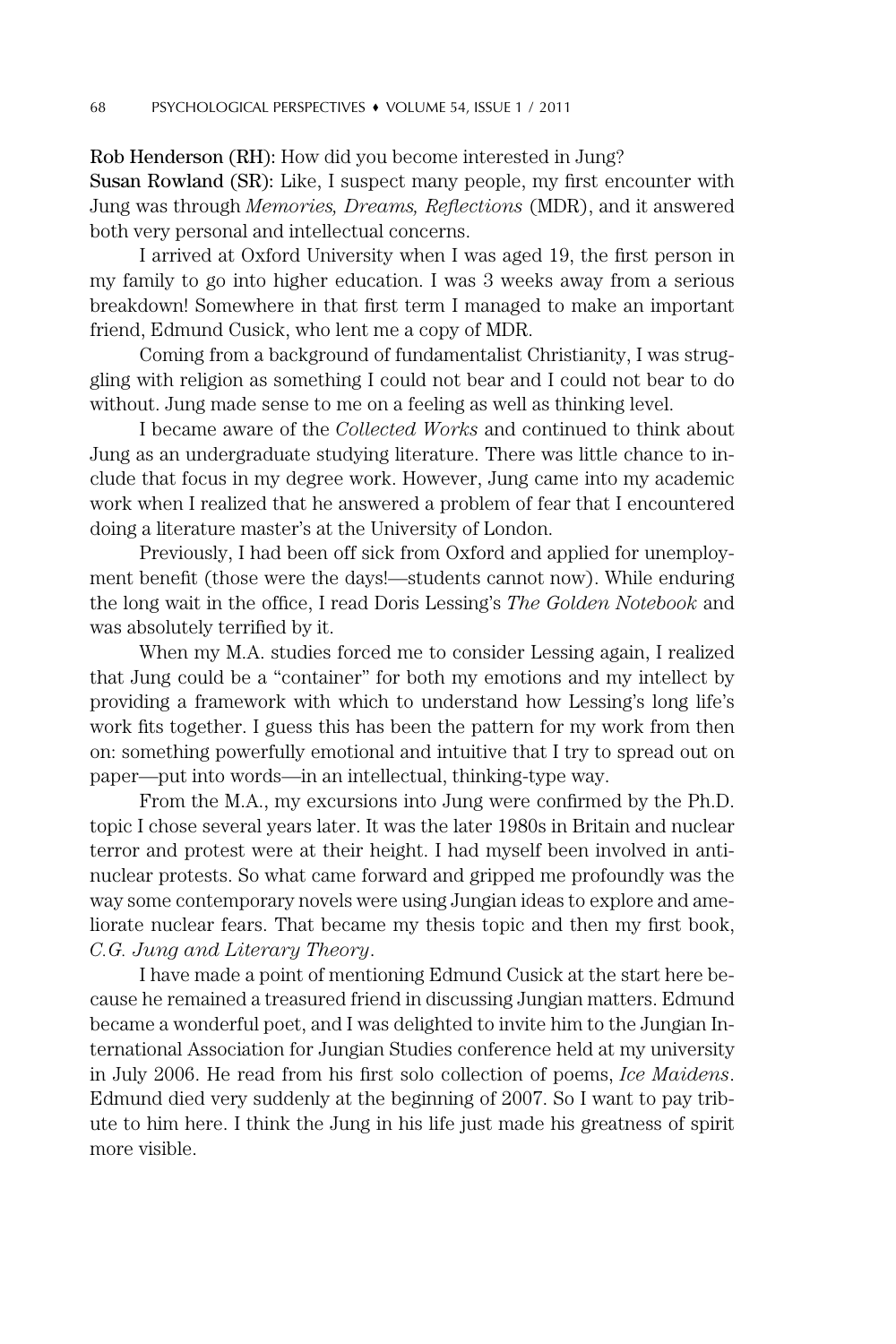RH: What problem of fear did you feel that Jung answered for you during the time at the University of London?

SR: I am going to have to explain this carefully. Jung turned psychic chaos into culture in a very specific way. Jung, whether through analysis or through reading his ideas, etc., is about transforming the intolerable into a structure that can be tolerated. Mostly we call this individuation; it could also be termed *enculturation* because it usually entails a process through which personal material acquires a relation-

Jung allowed me to see, even then, that *The Golden Notebook* was not just an invitation to chaos . . . that however painful, it was possible to find a structure of ideas and symbols to contain the chaos.

ship to archetypal symbolism in culture. Specifically, I am talking about the act of reading causing mental distress.

*The Golden Notebook* by Doris Lessing (1962) was a bestselling feminist novel in the United Kingdom. Many readers found it life-changing. I found it so disturbing that I remained terrified of it from the age of 20 to 29, when Jung helped me to contain that fear. Basically the novel is about women breaking down in the context of social assumptions about sex, marriage, and children that are themselves cracking up. Ultimately, the way to cope with the visceral impact the novel had on me was to see that it had a place in a larger scheme.

The key was Lessing's *Canopus in Argos* science fiction series written in the early 1980s. These novels provide a macrocosm of which *The Golden Notebook* was a microcosm. To put it another way (in a way I can only see now, in the 21st century!), *The Golden Notebook* resembles Jung's MDR in covering similar material from a similar point of view. *Canopus in Argos* is like *Answer to Job* in covering the same material from the point of view of the self. (I write about this change of perspective in Chapter 2 of *Jung as a Writer.*)

Jung allowed me to see, even then, that *The Golden Notebook* was not just an invitation to chaos . . . that however painful, it was possible to find a structure of ideas and symbols to contain the chaos. That is something I keep on learning!

RH: What was it like for you with your fundamentalist Christian background to encounter Jung?

SR: It was an enormous relief! Religion, God, did not have to be a strangulation of the soul. Indeed, I discovered that it was possible to have a living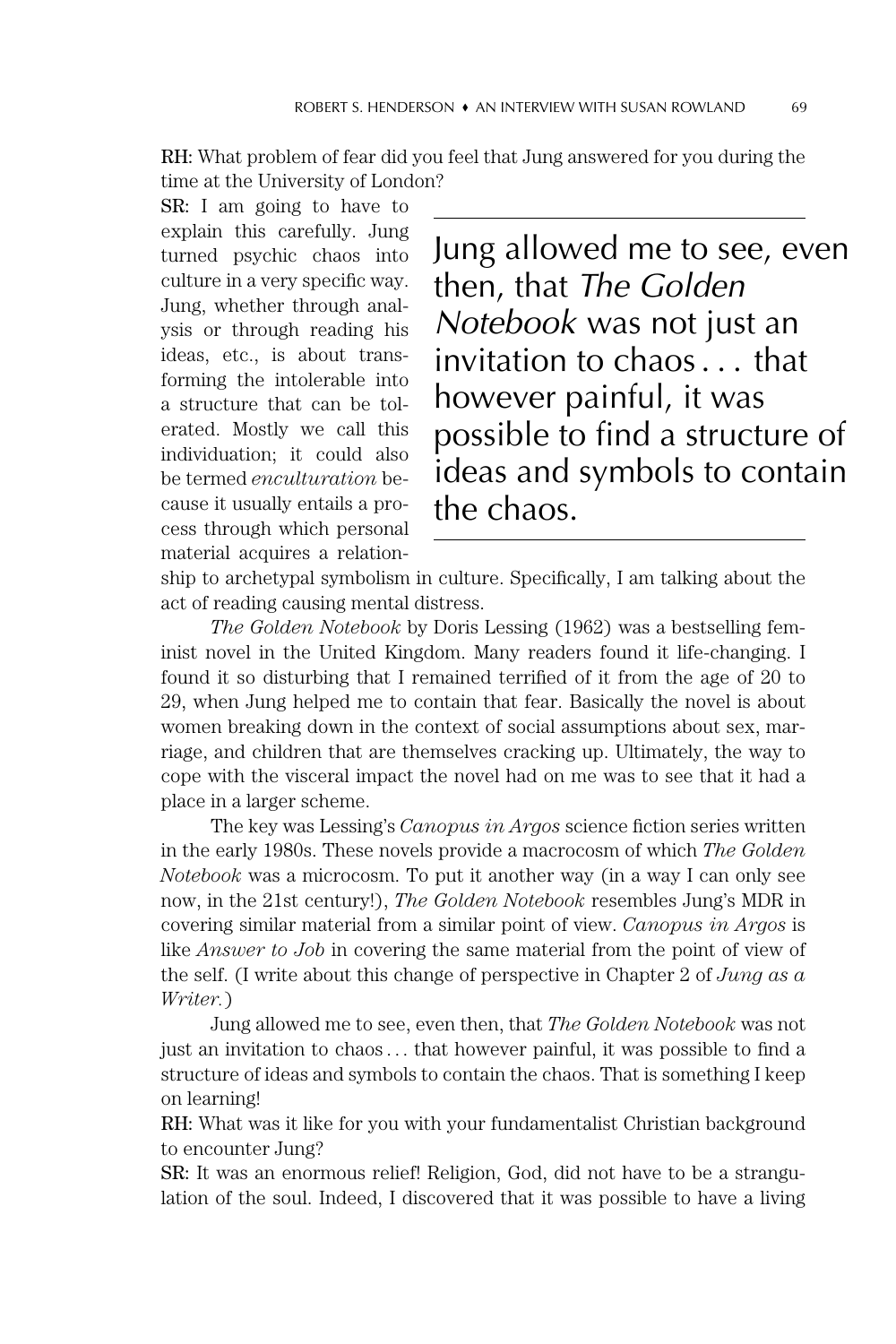spirituality that was not canceled or killed by doubt. And to put it in an extraverted way, it is possible to want to be in touch with the sacred without condemning other religions, and to be able to counter doctrinal rejections from others. Jung's view of religion was the kind of relief that is water falling in the desert!

RH: You have been involved in the creation of the International Association for Jungian Studies. Why was the organization founded, and what are some of your hopes for it?

SR: As far as I understand it, IAJS was created to foster exchanges between Jungian analysts and academics like myself who research Jung, but who are not clinicians, on an equal footing. I was not present at the origins of IAJS. That achievement, I believe, is owed to Renos Papadopoulos, Andrew Samuels, and the International Association for Analytical Psychologists (IAAP) Academic Sub-Committee. I think that they realized that Jungian scholarship was inhibited by not having a forum where everybody could participate by virtue of their academic work and not because of any other criteria. In fact, it seems that two-thirds of IAJS members are clinicians but only a few of them are analysts. So we are bringing together Jungian scholars who had not previously shared the same space.

I got involved because the starting point, the birth, if you like, was a moment at the end of the IAAP Academic Conference in Essex 2002 when a group of us got together in a corridor. I allowed myself to be nominated as the person to whom e-mails should be sent to start the process of setting up the organization! Yes, I knew it was the start of something bigger than I could handle. Still, we ended up with a wonderful Steering Committee and then a first class elected Executive Committee. With them, I was Chair of IAJS for three years, from 2004 to 2006.

You ask about hopes for the organization. I suppose I have three. When we started, it was evident that two issues would recur: What is the relationship of clinicians and academics, including the situation where both roles are contained in the same person? Secondly, what is Jungian studies? My hopes are that IAJS can be a space—particularly lived out in e-mail, seminars, and academic conferences—wherein the relation between healer and researcher can be creatively explored. I hope that IAJS does not just present Jungian studies to the world, but continues to reinvent it. Thirdly, I would like IAJS to offer something in and of itself. I would like the organization to be a *temenos*, a container, from which new and even numinous things emerge.

These very idealistic thoughts need tempering, I know. They need to recognize the shadow. Do you think Jungians might be better dealing with the personal shadow than an organizational one? Before you ask, those closely involved with IAJS have felt the shadow. Various individuals have bravely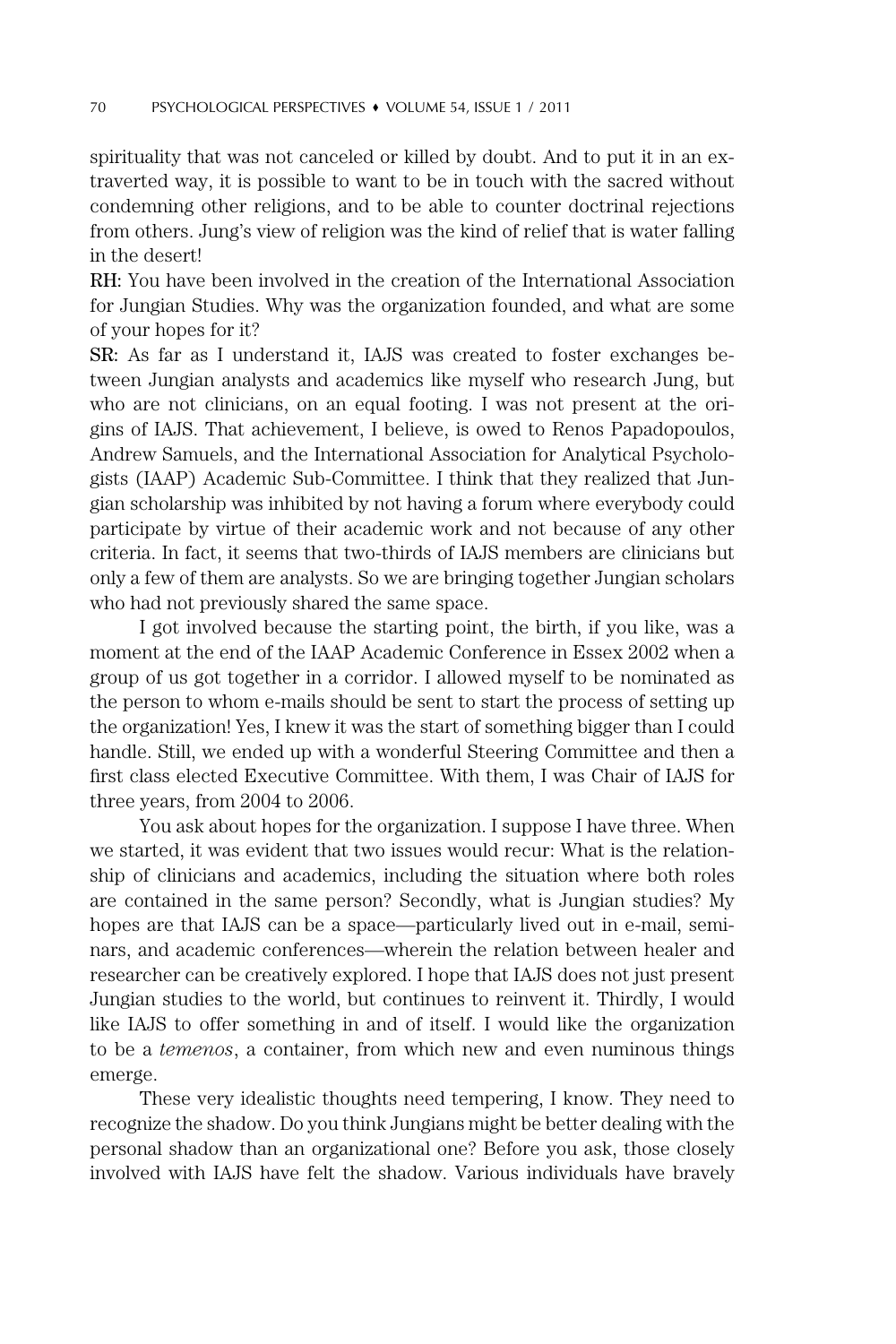bodied it forth as IAJS went out into the world and held major academic conferences with the IAAP (Texas in 2005 and Zurich in 2008) and on our own (Greenwich in 2006 and Cardiff in 2009). Perhaps my own large ambitions for IAJS have been part of the problem—for the truth is that I have not been able to get away from wanting IAJS to be a maternal source of healing energy for an academic culture that I believe to be arid and stuck. Watching it now, I can see how links have been made and people are starting to work together who might otherwise never have discovered each other. That should be enough, I think.

RH: Do you worry that some people make Jungian psychology too academic—or not academic enough?

SR: Let's start with the word *worry*! Making things too academic or not academic enough (both are possible) in Jungian psychology is a problem when knowledge is used as power. If someone is "not academic enough" and pulling Jung off the shelf to say that this is absolutely how the psyche works and no one can question it, or equally, that this man, Jung, is a nutter and his name should never be uttered, that is a problem if used to assert personal, institutional, or theoretical power. Or, it might be used merely to attack valuable imaginative and caring work with the psyche.

Similarly, the "too academic" scholar sees Jung as entirely contained by one or more disciplines or as merely a link in a great chain of thinkers in European thought. What is problematic here is that what is distinctive in Jung, and what is undiscovered, is entirely smothered by knowledge conventions. Being "too academic" means letting one's academic discipline entirely eat up Jungian psychology so that nothing valuable remains. For instance, if I wanted to be too academic I would treat Jung's texts entirely as literature and berate them for not falling into the rules of specific prose genres. Fortunately for me, I am interested in the unconscious and chaotic margins of English, where Jung fits very well as an Other to literature whose particular qualities can be recognized. Indeed, I would argue, such a careful use of the margins of a discipline may make distinctive qualities visible for the first time.

Another way of being too academic would be if a historian alleged that only the historical research about Jung—only the parts of Jungian psychology subject to historical validation—can be regarded as real knowledge. A philosopher might hold the same attitude. Being too academic sometimes means insisting that *academic* means that knowledge is always conscious and ordered and comprehensible. Disciplines have an unconscious and even more so the margins between disciplines. For Jung this is especially important because his work is all about approaches to knowledge at the margins of consciousness.

So the overly academic approach is one that squashes the unconscious out of Jungian psychology as a body of knowledge and dismisses it as a way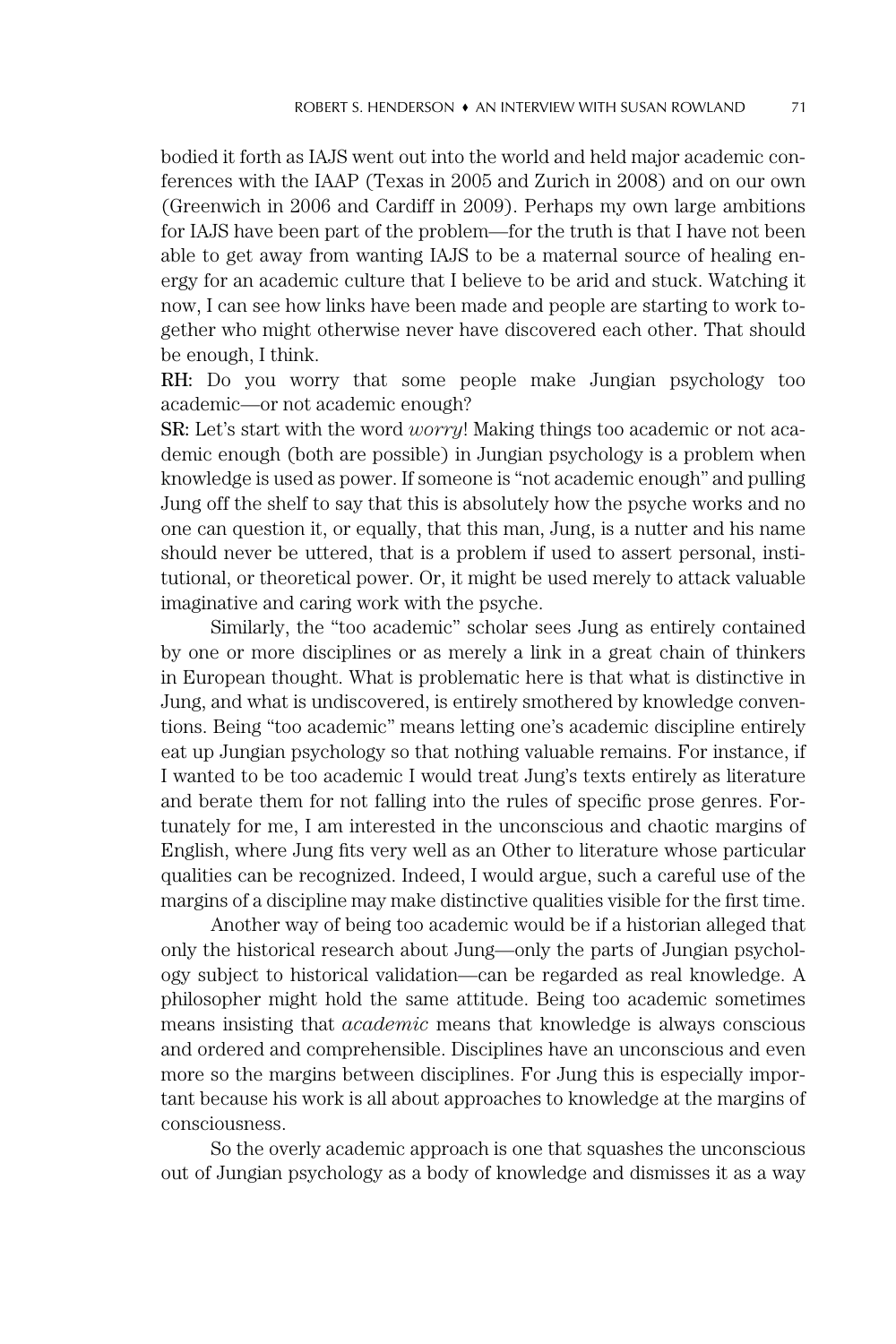to the psyche in individuals. It is no good, in my opinion, in having a therapy of the ego's relations to the unconscious if the therapy itself is trapped in a discourse pretending to be perfect truth. If Jungian psychology pretends to be truth because it refuses to look at the context of knowledge from which it came or to which it now speaks (not academic enough) or because it becomes totally transparent and validates knowledge as psychology or philosophy, then it will have killed its most vitalizing capacity: to see its own unconsciousness.

We need to take Jung in relation to the academic, but not as subject to it. That way, we allow Jung's immanence to shine forth within our disciplines.

I have recently become very engaged by Ann Baring and Jules Cashford's *The Myth of the Goddess*. One conclusion of that remarkable work is a realization that we are formed by two creation myths of consciousness: a sky father myth of separation (becoming patriarchal monotheism) and an earth mother myth of connection

and body (still visible at the margins and as animism). The dynamic of exchange between sacred transcendence and sacred immanence is a key aspect of our culture. I wrote about it in Jung's writing in Chapter 7 of my book, *Jung as a Writer*. It is crucial here as well. Be too academic about Jung and he is drowned in the academy, not even present as immanence. Be not academic enough and Jungian psychology soars above as a cruel and separate god without human connection, body, and limits.

We need to take Jung in relation to the academic, but not as subject to it. That way, we allow Jung's immanence to shine forth within our disciplines and his transcendence to be modified and made ethical in clinical practice and scholarship with a connection to the earth.

RH: You have recently returned from a trip to Africa, where you attended the IAAP Congress and also made a safari into the jungle. As a student of Jung and as someone interested in the unconscious, what are some of the things you learned?

SR: I was struck by different types of knowledge. For example, I knew that African cultures had many complex and sophisticated healing rituals. Some of them are not too distant from analysis. Yet seeing presentations about symbols used in African and Jungian healing, at the Cape Town conference, while being conscious of being *in* Africa—that was something else! I knew something of Jung's travels in Africa. But prior to the conference I went on a wilderness trail, and Blake Burleson, author of *Jung in Africa,* was also one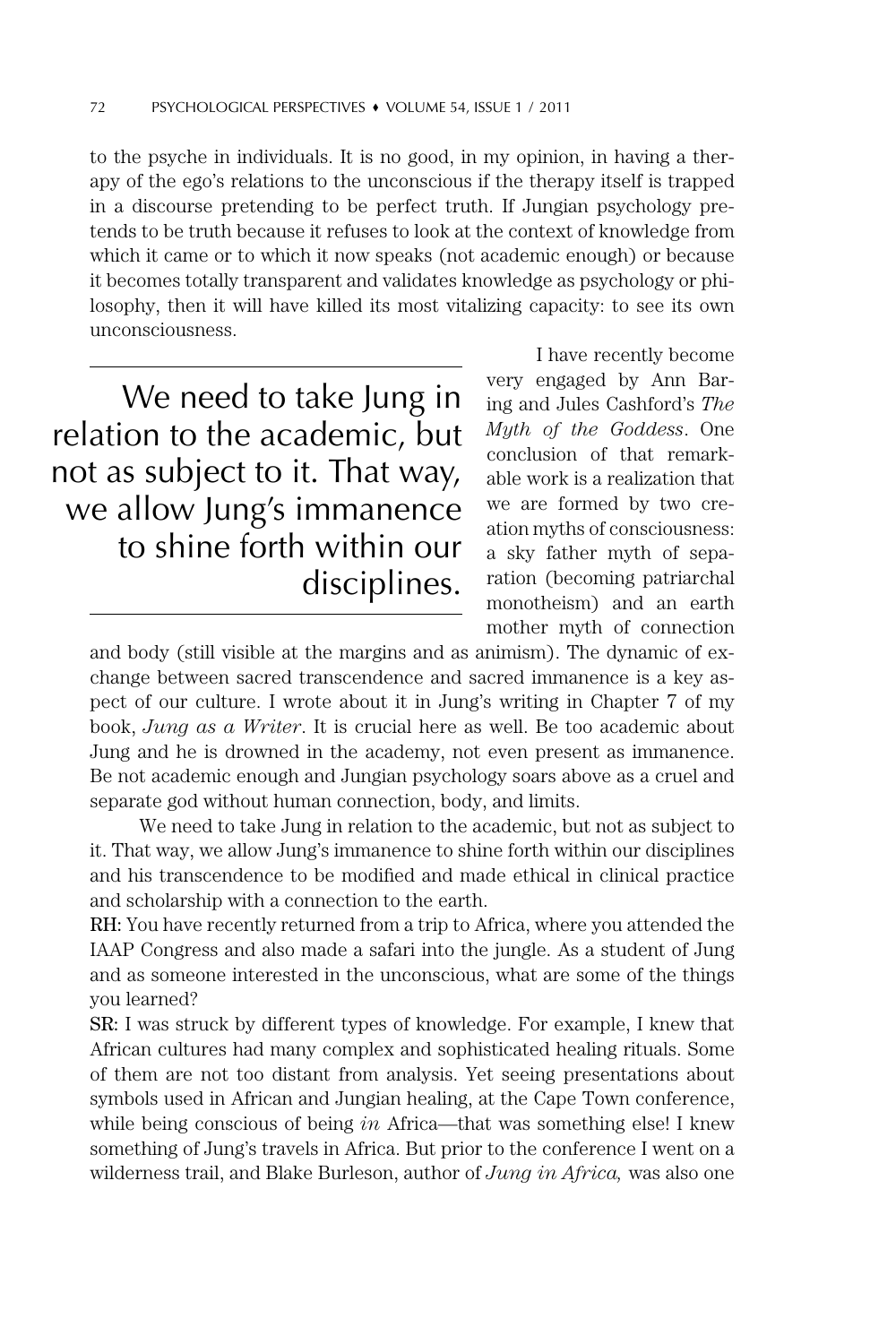of the participants. Having had that wonderful experience of walking, waking, and wondering in the African bush made all the difference to watching Blake's presentation in Cape Town on faded film footage of Jung's journey. What difference am I talking about? Well, I suppose it was a certain wholeness of orientation towards the material—a sense of more than one reality to what was being presented. Regarding the quality of experience, there was a paradoxical sense of being more immersed and more excluded. The wilderness trail is meant to be an immersion, and it was. I learned about the sheer difficulty and necessity of giving myself to the touch of nature and to the activities of the small group making the trip possible.

The conference was fascinating and quite a *temenos*. The Cape Town Convention Centre, where the conference took place, is designed to be a bright bubble ignoring the earth and South Africa's past. It definitely did not have enough earth for me, as my vertigo was worse there than in any other building! The Convention Centre is a very high glass box with internal glass walls and transparent floors. Outside we were warned off wandering around Cape Town, especially at night. What was so good about the conference was hearing from prominent South Africans in the Truth and Reconciliation Commission, and we also heard of the excellent work done by the local analysts in helping the underprivileged.

However, it did feel as if the society still suffered from its deep wounds. That was a reality we could not compass, just as we could not really get a sense of indigenous cultures, from our perspective of layers and layers of estrangement from living close to the land. I had a sense on the wilderness trail and at the conference of the sheer psychic difference of national cultures. On the trail I was the only British person among Americans and South Africans. I felt psychically closer to the South Africans, which made me acknowledge the "unconscious" of being British in Africa, the legacy of imperialism.

I suppose I see the conference in retrospect as all about the possibility of healing deep personal and collective trauma, whatever people thought they were presenting on. I brought to it, saw it through the lens of, my "faith," if you like, that experiences such as the wilderness trip could heal my own personal pain. And that faith, though I claim no miracles, was not betrayed. RH: If you had a chance now to spend several hours alone with Jung, would you welcome it, and what are some of the things you would enjoy discussing with him?

SR: My very first reaction is negative, fearing that Jung would be dismissive of a woman. Then I realize how silly that is. And I remember my dream. You know, I think someone should collect and publish dreams of Jung by Jungians! About two years ago at a very difficult time for me I dreamt I went on a visit to Jung. He was very, very old, so old that no one knew whether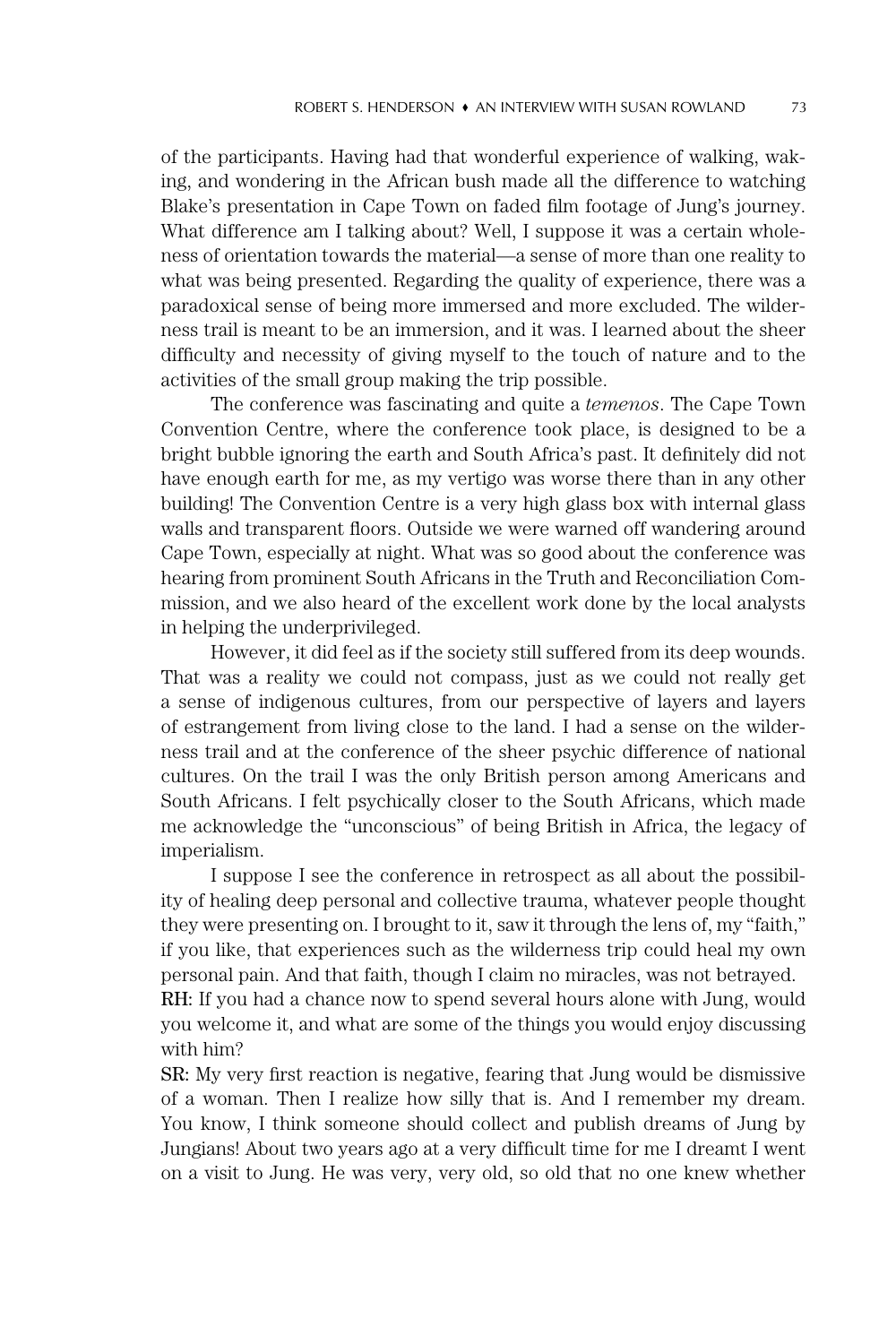he was wise beyond our understanding or had lost his mind. He said to me: "Let's play"!

I find that dream enormously encouraging, so here goes my imaginary visit. Firstly, I would ask him about war in the 21st century, and I feel him full of energy and things to say about war and terrorism. I think he would be transfixed by the reality of suicide bombers and see them as having been eaten by the psyche. He would be respectful of Islam, and he would now be studying the medieval Islamic scholars. He would be thinking of war as the result of mass psychic failure on the part of powers in the West. Probably he would find it difficult to discern what symbolism could be used to bind our multicultural states. Maybe, he would admit to being confused.

Then I would ask him about nature and global warming. I would ask him about Wolfgang Giegerich's argument that there is no psychic investment in nature any more; nature is over for the West. I expect Jung to say, yes, Giegerich is correct, but what about those non-Western cultures in places like Africa that are still bonded to the land? In a global culture, *their* psychic reality counts. Moreover, maybe even more crucially, there is the "other" within. Alchemy and the arts preserved some of the orientation to nature through centuries of industrial revolution and capitalism. They still do. The picture is one of dominants and margins, not an obliterating monotheistic wasteland.

I would ask Jung about that potent force in today's social experience: the popular culture of Facebook, texting, the Internet, film, television, music etc. Would he agree with luminaries such as Joseph Campbell and Don Fredericksen that the psyche is diminished by them? Or is the creativity of the psyche greater than the overwhelming powers of money and technology? I think Jung would be optimistic—but it is a tough one!

And I would say, Professor Jung, how has it been in the underworld for you? Have you continued to individuate after death? Have you carried on talking to Emma and Toni Wolff? Do you see their point of view now? Do you feel less mistrustful of women? Is there a different kind of psyche "down there"? I am thinking of some late poems by W.B. Yeats. There is one in which the great warrior and lover, Cuchulain, sits down with fellow shades and learns to sew his shroud. There is one where the old poet renounces "the lion and the woman and lord knows what" in favor of "the foul rag and bone shop of the heart." And then I would ask him what he wanted to teach me.

RH: I have noticed that in some of your writings you reference the wellknown German Jungian Wolfgang Giegerich, who has presented some wonderfully challenging ideas about Jung. What are some of the salient points Giegerich has contributed that have touched you?

SR: I am a great admirer of Wolfgang Giegerich's work, although I have only read a proportion of it and only in English. I was enormously struck by his argument that the soul is caught up in great historical and cultural shifts.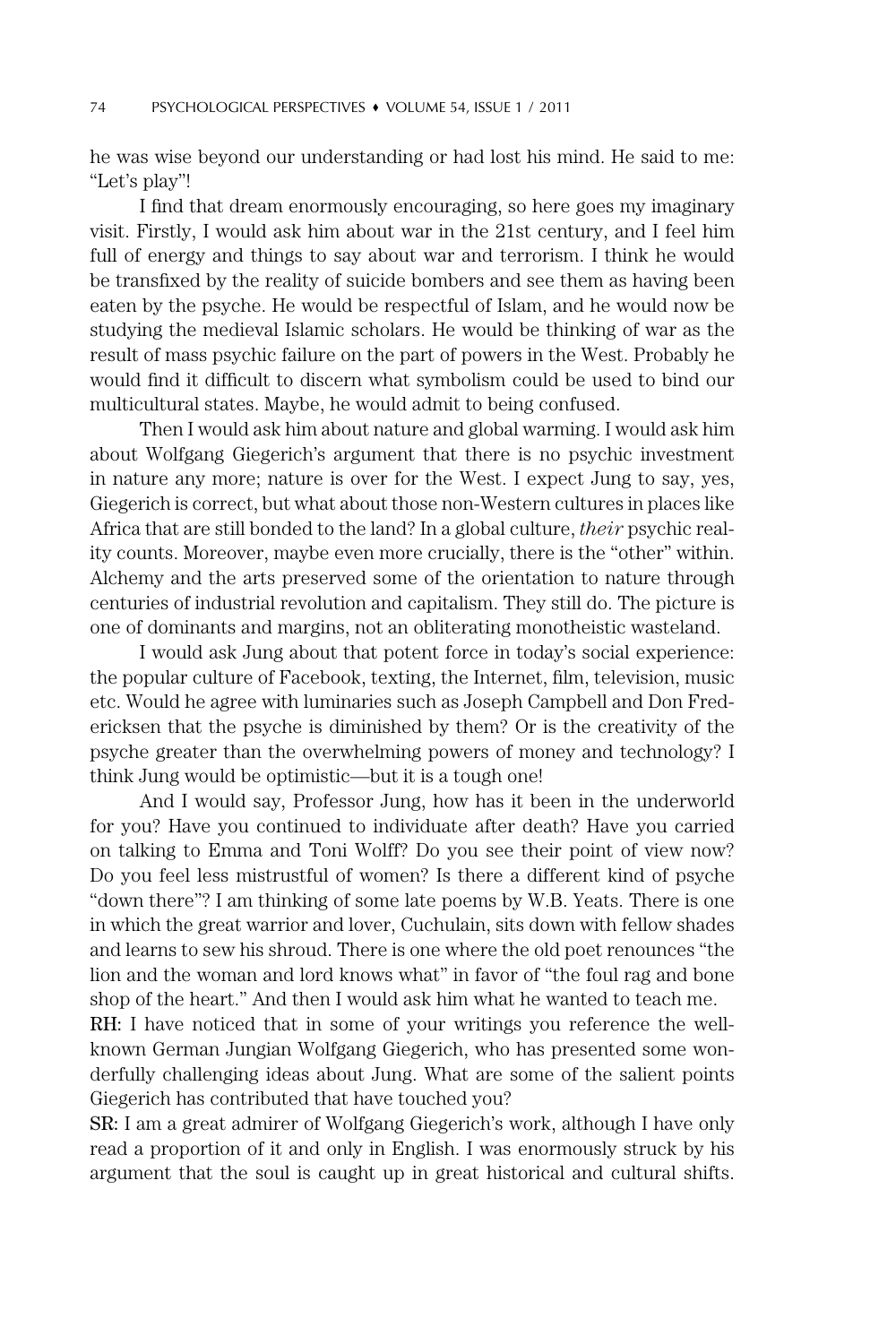Specifically, that there is no relationship to nature any more because the soul of Western modernity is bonded to capitalism, technology, and money. Crucially this argument depends upon the notion that the dominant Western capitalism will subsume the marginal—those cultures outside the heroic and triumphant narrative of the Colonial West.

I discovered a fascinating short piece by Giegerich, called "Killings," in *Spring* that seems to offer a myth of origin for Giegerich's linear history.

"Killings" talks about the soul of early man being formed by hunting, killing, and blood. The soul of early woman is different since her role is with baskets not spears. Yet it is the consciousness of the spear-carrier, not the basket wielder, that becomes the paradigm for the culture. This essay is a perfect counterpart to one published earlier by the Jungian science fiction writer, Ursula K. Le Guin, called "The Carrier Bag Theory of Fiction." She

We are accustomed to dominant discourses that model truth as . . . one thing. Yet even our cultures of masculine monotheism were not able to expel the other as femininity, body, earth, images of the earth mother.

delves back into mythic time and focuses upon the basket carrier. Her argument is that, although the spear thrower is the dominant paradigm for consciousness—the cultural form of the carrier bag, of containing, gathering, putting into a relationship with many items—this contribution to the evolution of culture does not get subsumed. Rather, the carrier bag remains marginal and yet vital to the health of society. Its necessary role becomes ever more obvious as the heroic spear-carrying science develops into those pointed weapons of mass destruction.

I am with Le Guin and also Jung, who had a strong sense of the potency and necessity of the marginal. In a postmonotheistic age we are accustomed to dominant discourses that model truth as oneness or one thing. Yet even our cultures of masculine monotheism were not able to expel the other as femininity, body, earth, images of the earth mother. For Jung the "other" is temporal and spatial. Unlike Giegerich, I think Jung would look to the temporal other of the part in our psyches and as our psyches meet past consciousness in art. He would also look to our spatial "other" in cultures not wholly dominated by capitalism. These others may look too weak to provide a counterweight to the dominant culture, but they are the visible expressions of the powerful otherness within, and integral to, the mainstream.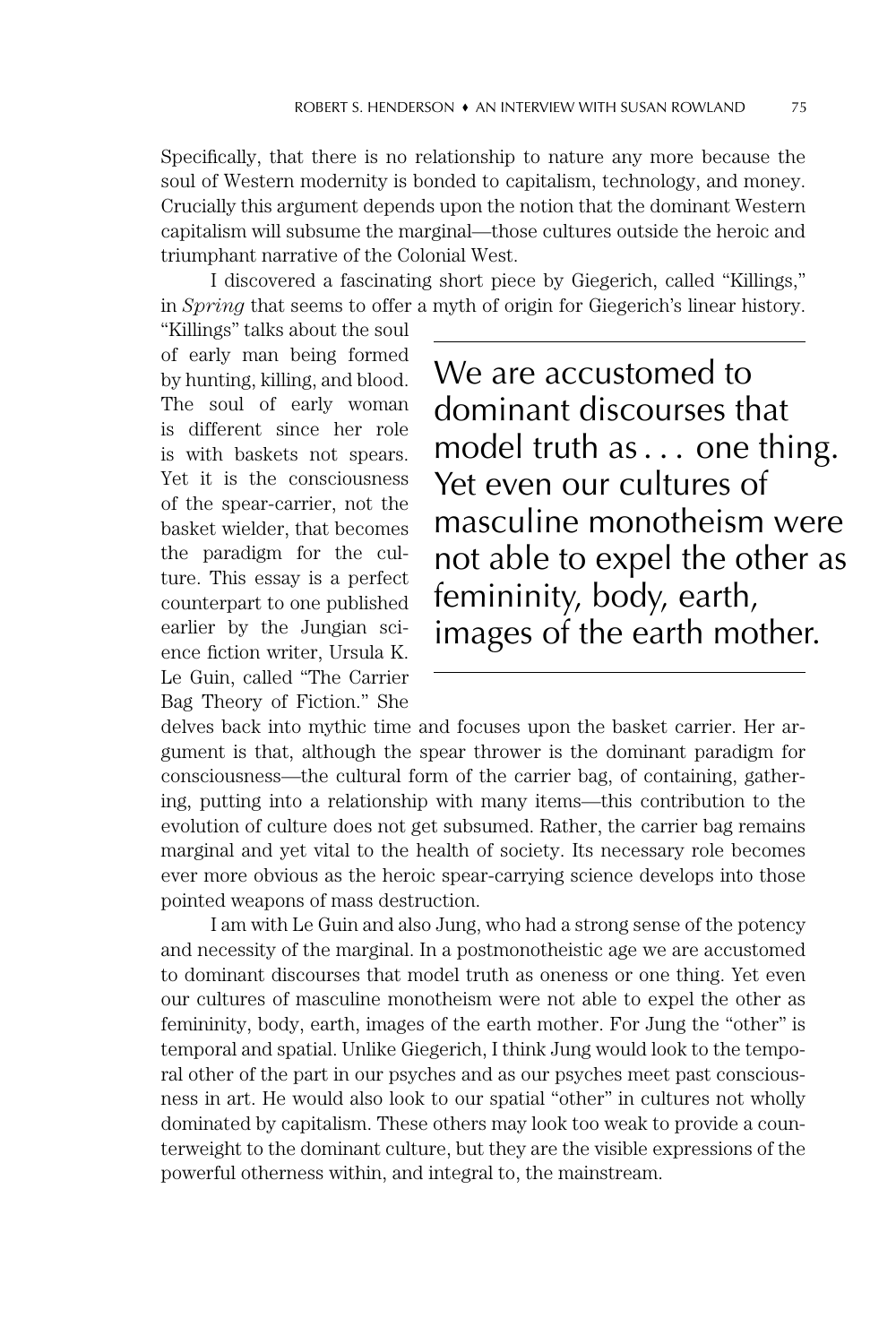RH: I find it common in our patriarchal culture that women who become leaders usually are not guided by the feminine. I have heard them described as men dressed as women. What do you think a female leader who is led by her feminine side is like?

SR: I have not seen many women in leadership positions up close. In my workplace of a university, it seems to me that women struggle with the role. Some are Medusa and freeze the blood. Some do use sexuality, which is usually effective with many men. Mrs. Thatcher used a version of the mother archetype. She was the nanny, which was quite terrifying for the upper-class British males surrounding her in government.

When I was Chair of IAJS I was not really conscious of being in a leadership role. I deliberately cultivated that unconsciousness because I have a morbid fear of being bullied. So I made myself relatively invisible or the personification of the group, the Executive Committee. On the other hand, I did have to develop an archetypal voice to speak to IAJS members via e-mail. When I left the position, someone said that I had a wise old woman element, and no one could ask for better than that! Also I did a form of the type test and was described as a collegial facilitator, or some such.

Keeping my leadership repressed to myself was ultimately very dangerous and provoked a breakdown in my last year as IAJS Chair. But to further answer your question, here is a posting I have just made to an IAJS seminar on the feminine:

## *Dear all,*

I know this is going to sound even more self indulgent than usual, and my only excuse is that I have been caught by this notion for a number of years. I cannot believe that knowledge is a field, a level battlefield upon which we draw up lines such as "the feminine" and slug it out until the last intellectual flagpole gets planted on the bodies of weaker ideas.

No, knowledge is a planet upon which we must build and re-build until we create a place for us all to live free. It means coming to terms with very different terrain, digging into the underworld and climbing the mountains and learning to traverse the forests without destroying them. Indeed, we must learn how to build on this planet in a way that becomes part of its growing self.

That is partly what I mean by saying that I see gorgeous goddess imaginal psychology as another aspect of the way contemporary science (of emergence and complexity) and philosophy (of Derrida and deconstruction) as different viewpoints of the same planet/soul stuff. Our planet is where it is, and it needs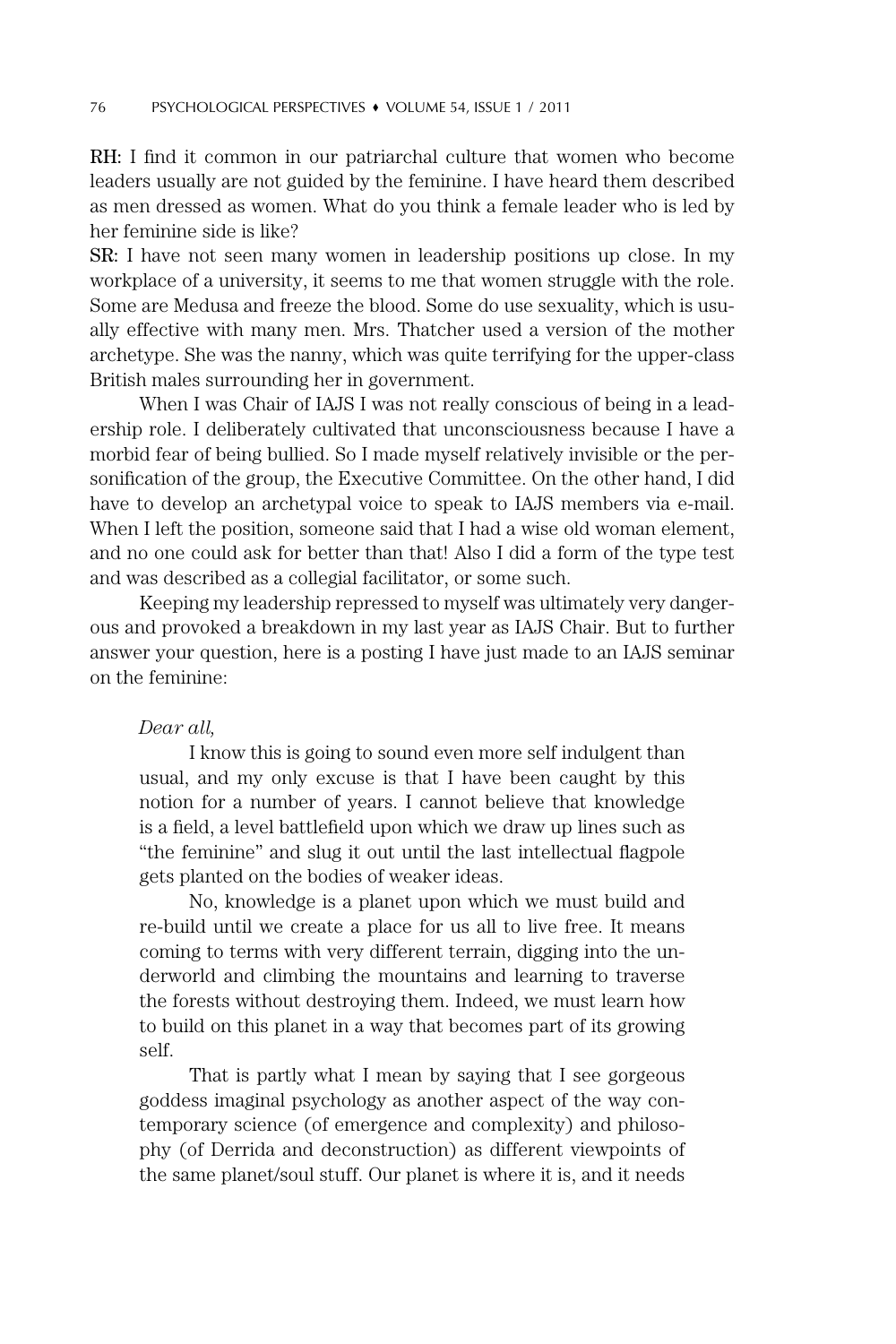a change from modernity; so it hooks into our psyches and turns on the feminine within the arts, the numinous, science, philosophy, etc.

So too in this seminar I am persuaded, for the psyche after centuries of figuring maleness as (hu)man, needs to practice positively the female body, yet also to celebrate the lack of fixity of gender as creative energy. And yes, I am persuaded because their arguments are cogent and make sense, even if holding up half the sky, not in the beauty of the logic in the particular archetypal style of the words.

These, today, are some poor and tricky responses on the feminine. Suppose the feminine is this, the desire to imagine around the corners of our inherited field of stuff?

RH: Will you speak more about the way a woman would freeze the blood as Medusa or use sexuality in her leadership roles?

SR: It is interesting, isn't it, that our conversation has led to this question, and my first reaction is that I am helpless, at sea with it. So, yes, I do think there is something, some avoidance. Secondarily, when I imagine women using archetypal dynamics in leadership roles—Medusa or Aphrodite, as I mentioned—then I think that women and power are very archaic. Of course a woman of power might also be an archetypal mother and loom large and dark because she reminds us of archaic origins in infancy. Yet the archaism of Medusa and Aphrodite seems different. It is inhuman, ancient, lacking pity. These figures are woman-serpents. We have a classical patriarchal lens on them and live in cultures that can too often eject them into outer darkness as demons.

What about men? I ask myself if masculine power is also archaic, and I think it is. For me, masculine power is the hero, and he is not, at root, a modern figure. Yet it cannot be denied that the imaginative weights of Medusa and the hero are different. Jung was fascinating in describing time in terms of space, and vice versa. Male power is the hero of our time looking all the way back to Trojan warriors. Female power stems from preclassical goddess cultures and comes through to us filtered by the patriarchal Greeks and Christians.

There is one important advantage to this. Taking female power as "other" in our symbolic systems compels us to be creative. We are compelled to imagine the goddess culture that may have never been. That struggle permits a rethinking of power as Eros dominated, dependent upon relationship and feeling. Such an incursion into the otherness of power may rejuvenate the tired old hero and transform the snakes of the Medusa into the healthgiving goddess symbols they once were.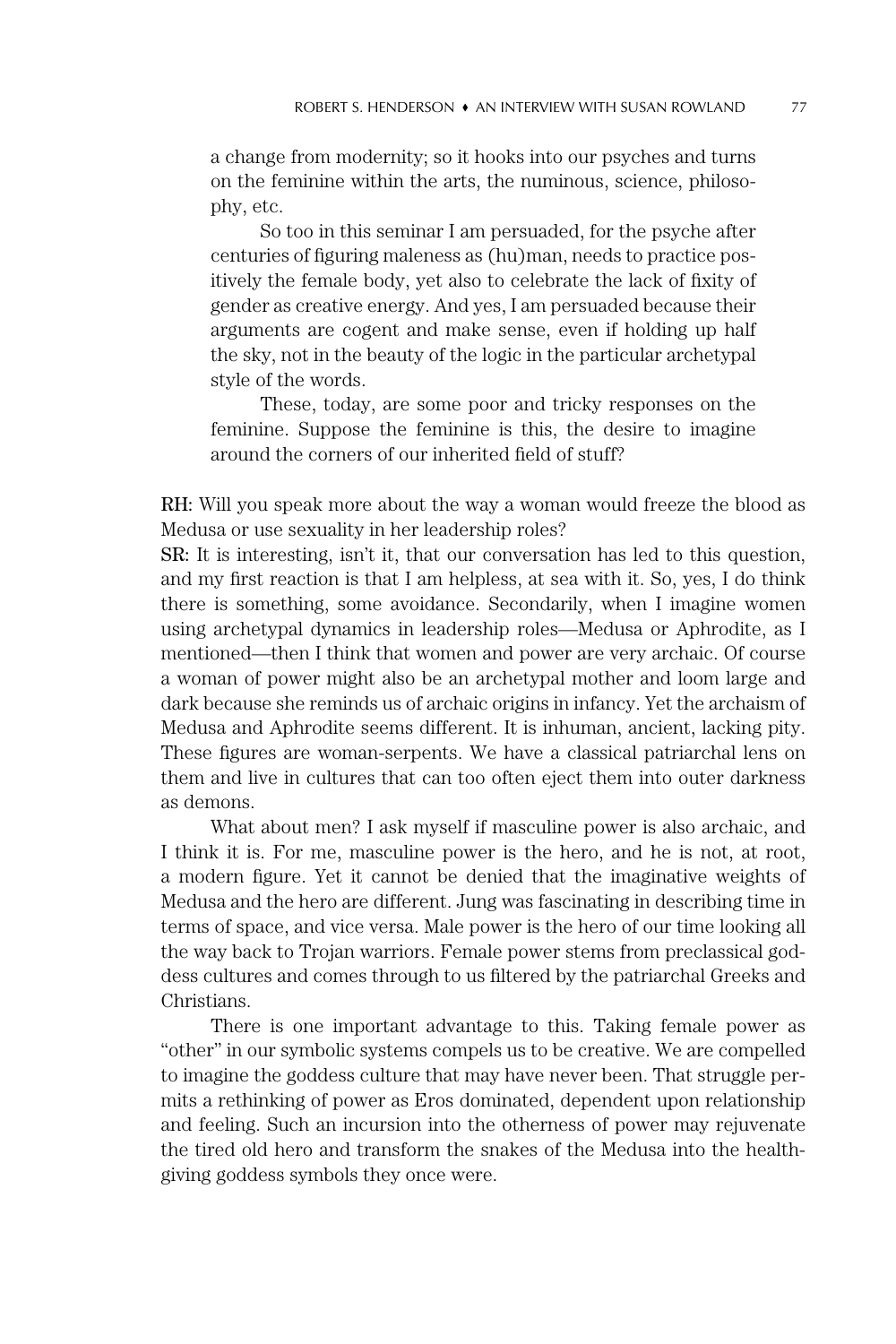RH: The Philemon Foundation has said that there is a large amount that is still unknown about Jung—that, in fact, if we knew what is still unknown about Jung, we would have some radically different understandings of what he was about. Do you agree?

SR: This is a really important question because it is about the different kinds of knowledge and the different claims they make. In the first place it is hard to say yes or no to your question because of your crucial plural: radically different understandings! I agree that lots of new and startling information about Jung would offer new understandings of his work. On the other hand, for me, it would not determine an understanding (singular) of his work, nor would it have to be accepted by the existing understandings, multidisciplinary in nature, in the Jungian field.

What I think lies behind your question is the notion that one academic discipline can subordinate all others in a hierarchy of knowledge. Here it happens to be history. Science often takes this heroic persona, philosophy rarely leaves it, biology is a recent candidate, etc. Jung explicitly denied any such possibility—although I must admit that the trickster in his writing likes to play rhetorically with the notion that psychology is the inside–outside of all knowledge. This important move by Jung gives a space for the life and fire of the unconscious to live in his work. Call any one discipline master, and you have betrayed the positive, romantic possibilities of the other.

So in my view, the historical fallacy (phallusy) is that evidence from the past enables the historian to present "The Truth about Jung" and that this Truth determines Jungian psychology. These drives—fantasies, if you like—exist respectably within historiography, and it is open to the contemporary historian to be captured by them.

However, significant objections do arise. For example, historians make a lot of what counts as evidence and what does not, but they cannot argue that necessarily the best, most representative traces of a life survive. What if Jung's psychology were actually built around his lifelong obsession with his sister but he never told anyone or wrote it down? And if traces of consciousness are likely to be arbitrary, how can Jungian scholars fully accept research that does not include its subject's unconscious—and moreover the unconscious of the researcher! Also, the idea that an individual person, however autonomous and charismatic, entirely determines the practice others set up, down to all the ideas it encompasses—this does not really work.

Yes, it might affect our imagination of the beginning of Jungian analysis if every reference in the *Collected Works* were followed up, every idea given an actual or probable origin in the history of European thought, the papers of every patient of Jung, every analyst he trained, plus every scribble recovered with his mark on it. Yet I cannot help feeling that such a claim—to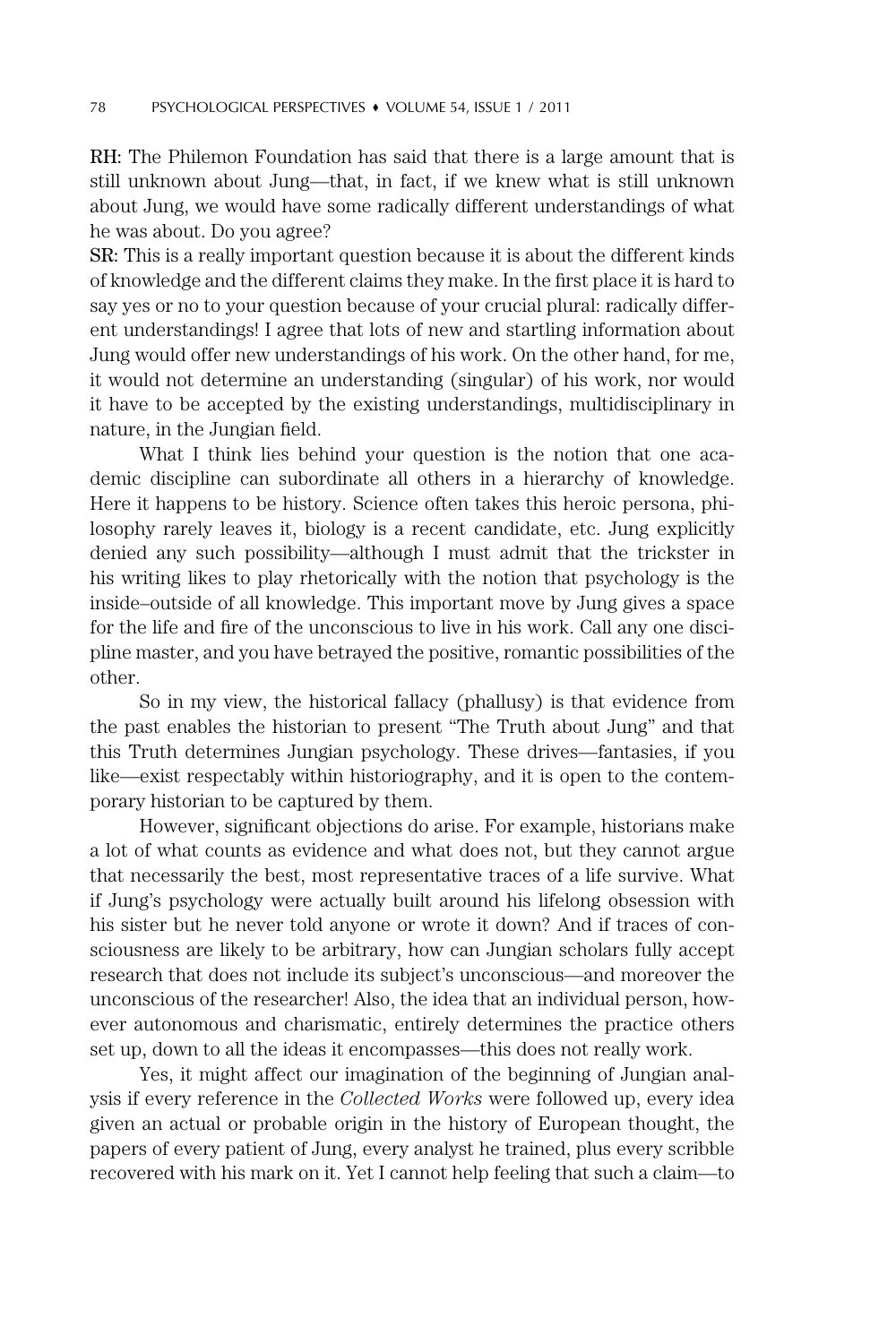definitively shape the understanding of Jungian psychology by such historical research—is overkill that actually kills. The claim to know with unquestionable authority kills the soul in the knowledge it claims to be upholding. Historical empirical research with documents must be supplemented by imagination and generosity of feeling if history is to be part of a living landscape of soul knowledge.

Finally, I am denying the authoritative claim of such historical research because Jungian psychology is not subject to the past, nor is much of Jungian studies. Jungian psychology is a forward-directed discipline appropriately—and is in the hands of past, current, and

I believe that Jung shows us the inestimable riches of created knowledge, creative scholarship.

future scholars. Jungian analysis belongs to analysts as they begin from the beginnings of every hour, every day in their consulting rooms.

My own work in Jungian studies is not about what Jung was, but what Jung could be. Some knowledge is discovered, some is created. Much of Jungian studies is both, with an emphasis one way or the other. I believe that Jung shows us the inestimable riches of created knowledge, creative scholarship.

RH: Jung had a very special and long relationship with Toni Wolff, who was a single woman and a former analysand with whom he worked intimately. Some have described it as an affair. Many of the first-generation Jungians speak of it in supportive and understanding ways. As a woman, how do you understand the relationship between Jung and Toni Wolff?

SR: I think this is a very difficult area. You have asked me to approach it as a woman, as embedded in a gendered perspective. This reminds me that recently I have been writing about the benefits of Jung offering such a gendered perspective in his writing.

That it is not so much that he unwittingly showed blindness to the feminine point of view as any male author might. No, rather he allows the reader to experience the partiality, blindness, and eroticism of gender in the writing. And furthermore that this is part of a larger project to situate knowledge of the psyche as immanent, in the grain of the body and the collective social world.

So that framework brings us to Toni Wolff and C. G. Jung. It goes without saying that there is always a mystery in the relationships of other people. Where those relationships transgress conventional boundaries of marriage and the professions, that mystery becomes a combination of freedom and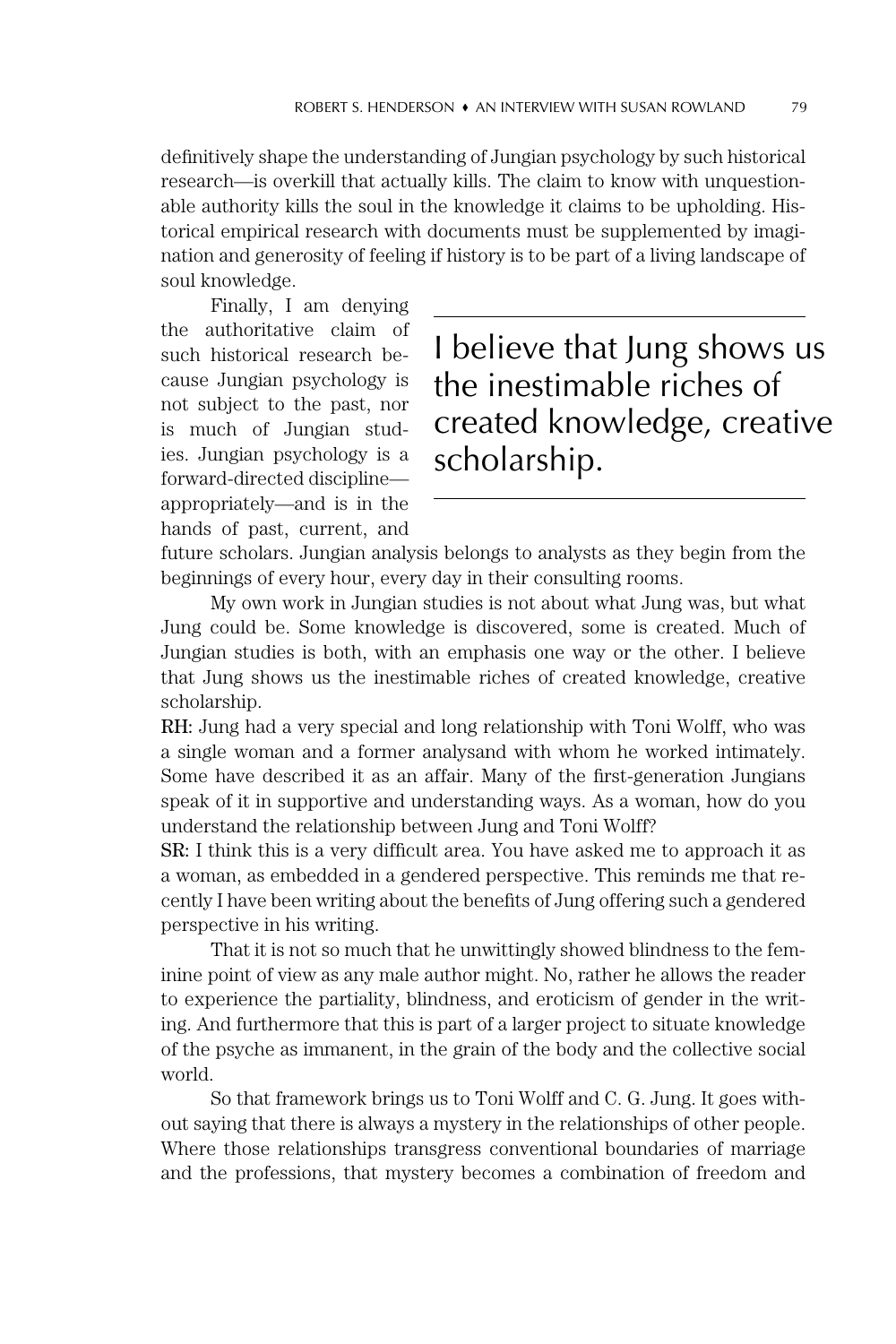danger. As a woman I feel that however much Wolff and Jung were embarking upon what is recognized as an affair, Wolff risked social ostracism, lasting loneliness, and a sense of herself as adrift from the expectations of a woman's life in her world.

My sense is that she suffered all these things in later life, yet was bitingly intelligent and reckless enough to enter into the situation with remarkable foreknowledge. I think she felt that it was in her nature to want a relationship with a man that placed her outside the dreary routine of domestic obligations. She accepted what was offered knowing that to be "outside" is also to be deeply alone. She also accepted this relationship knowing that she was actively tormenting another woman.

To consider Wolff and Jung from a woman's point of view is inevitably to feel for Emma Jung as well. For Emma, it is not just the jealousy, but the risk of feeling shamed by the constant presence of Toni in her family life. Here I wonder about Emma as a writer. She always wanted to be involved in Jung's work. However, without the painful leverage of Toni's ongoing relationship with her husband, would her descriptions of the animus be so independent of Jung, and so lively? I suspect that both women were forced to discover their selves in the pains and strains of their triangular relationship. Perhaps it is an aspect of Jung's own fragility that he required both women to be mutually accepting of their role in his life.

Perhaps it would have made him ill to choose, as Emma suggested. All in all, the three of them represent an important mystery about inner and outer loves. Looking at it, I suspect women feel the hurt and possible rejection of having to share a loved man. I wonder if men feel that Jung had too much, was in danger of being overprotected?

RH: As a woman, can you share a time in your life when you felt the presence of the feminine?

SR: That question, and variations on it, always makes me feel that I ought to be answering, "When I hold a baby," or "When I gave birth." And I can't oblige. I quite like holding babies, but they make me feel human, as if I have a species responsibility rather than a gender one. I have never given birth, out of choice, because I do not think my psychological makeup would be fair on a child. So I cannot conform to those ideas of the feminine.

Yet the second thought that came to mind on reading your question was that recently, and separately, a woman and a man (both Jungians) had called my writing feminine. No one had done that before, and it made me feel as if I had a way to a feminine of my own. So following this thread of awareness, I realize that I feel in the presence of the feminine when encountering feminine creativity or art.

For example, looking back at the Jungian conference at my university, Greenwich, in 2006, my most powerful meeting with the feminine came from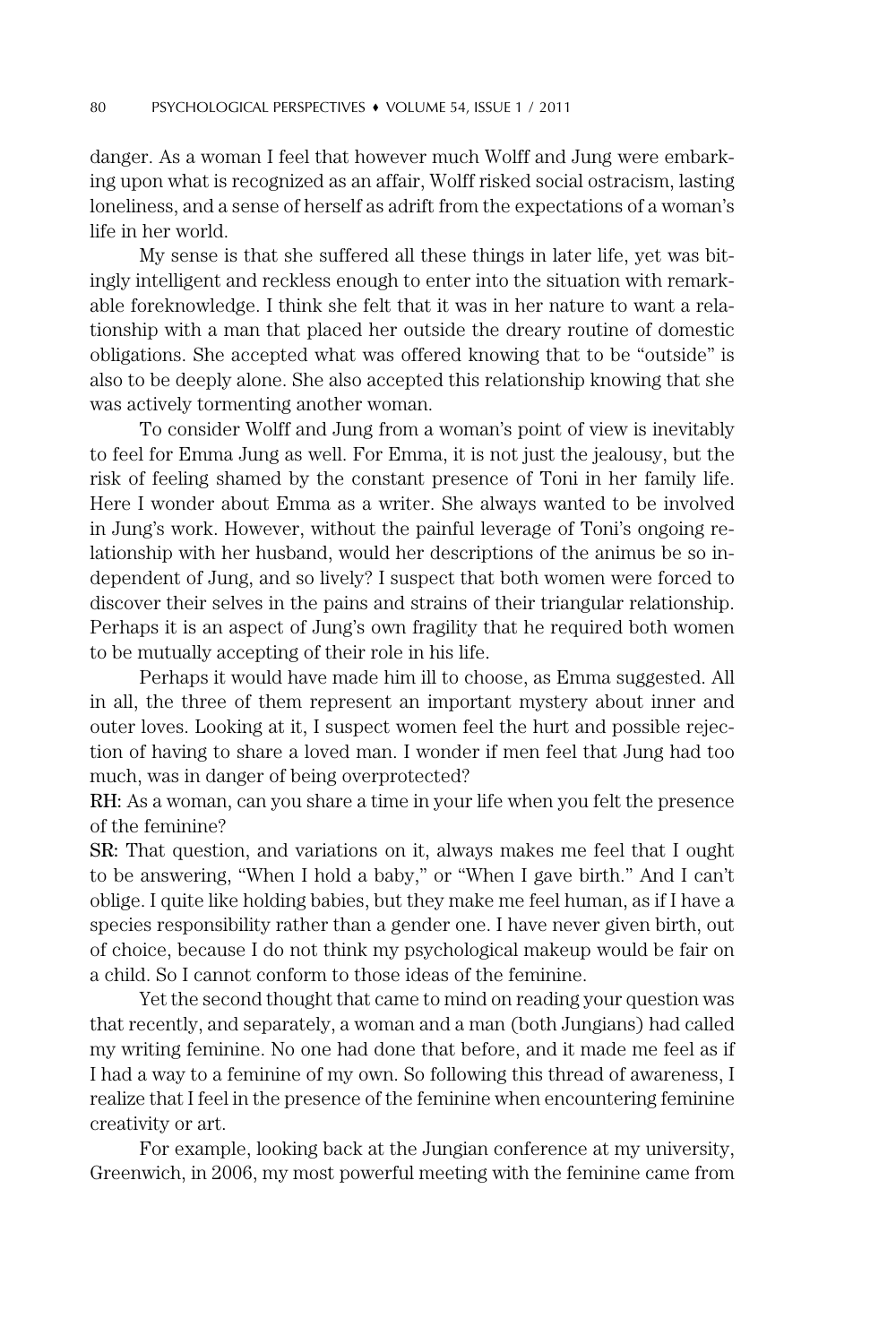a sculpture by Ien Hazebroek-Buijs, which looked like a fossil in a rock, a perfect spiral form. In 2000 the London gallery Tate Modern opened with its well-known huge hall. Within was a sculpture of an enormous spider, high as a two-storey house, with its clutch of eggs. This spider was created by Louise Bourgeois and appears quite visionary and feminine to me. I am afraid of spiders and very ambivalent about motherhood!

This vast creation speaks to the personal conflicts in me, but the size is part of an epic reach, a framing of the issues of motherhood and all other kinds of fertility as well. It is a wonderful evocation of culture and nature and therefore it is the feminine embedded in mystery, able to talk to the other. So for me the feminine is most often generated in art. I also sense the masculine in art by men.

However, I will leave you with a cultural and political feminine. Over twenty years ago the anti-nuclear movement was gendered in the United Kingdom by the setting up of a women-only protest peace camp at Greenham Common, where American soldiers guarded U.S. cruise missiles. I went on a couple of demonstrations and joined some camps overnight to help the longtime residents.

One demonstration was the last of the big ones! There were thousands of women singing, holding hands, decorating a cruel-looking fence. The atmosphere was charged with energy. It was different. I was on my own, far from home, yet felt absolutely safe and was able to talk to anyone. Looking through the fence we could see orange lights on army uniforms and could hear the barking of orders. I felt there was an extraordinary collision of energies between the creative, flowing, nurturing outside and the rigid, phallic, hierarchical order inside the fence. That night the fence came down—and was erected again in the morning. The women stayed until the missiles were taken away in the 1990s.

RH: How important are dreams to you, and what are some of the ways that you work with your own dreams?

SR: You know, that is a question that makes me recognize that there are parts of myself that are unsure, underdeveloped. I am sure an analyst would react to such a question with confidence. My first thought is that I wish I knew how to work with my dreams. I wish I knew why I find it so difficult to record dreams.

I know it makes a difference. I would like to do it. I intend to do it—sometime. Perhaps it is a new year or a new life resolution to come! Anyway, for now part of me is stubbornly resistant to "work" with dreams. Part of me does not want my dreams to be a task. There is a real, what can I say, *resistance*!

And yet I have two things to say about my dreams. I deeply value them. Dreams frequently color and deepen my day. I respect them. Some dreams I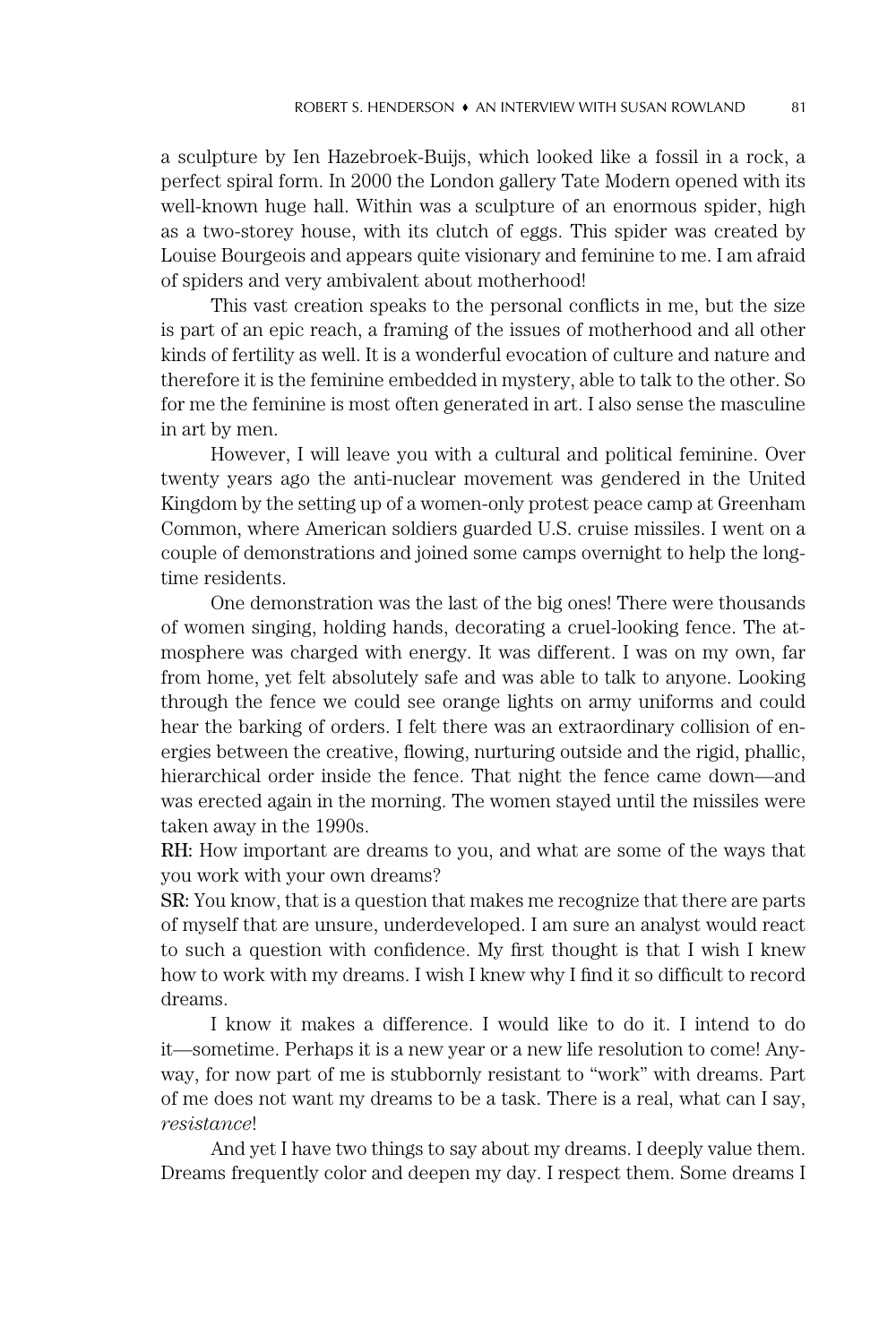remember from the past as having prophetic value of encounters or dangers to come. I have often used an example of a dream to my students: I am a man, second in command of a rebel space station circling imperial and evil Earth. In this dream an old woman frustrated my manly purposes, and a young woman had to be rescued by me when drunk!

Tomorrow, I am going to lecture to students on the unconscious and literature. I am going to tell them the true story of what happened when my father died. Around six weeks later I became convinced that he had not died after all. Indeed, I had a clear memory of visiting him a few days before. Managing to stay in this reality for two weeks at least, it was only then that I was forced to concede that my so-called "memory" was, in fact, a dream—although to this day, it is a memory for me.

My second point about dreams is that I feel I work with them through my intuition. For I do foster whatever dream residue I have in the early part of the day. And it is that feeling or scrap of narrative or image that I draw on when thinking/being intuitive. Intuition is probably the most important part of my soul that I feel good about and am prepared to trust. Instinctively, in my bones, in my depths, I believe intuition to be a dream partner.

RH: In the Western world of psychotherapy and mental health, attention is now given to short-term and solution-focused work. More and more people have an assortment of medications they regularly use, often without any end in sight. More parents are asking doctors to prescribe medications for their

Psychological medicine seems to be taking on the weight of the Newtonian mechanical scientific paradigm just as the actual sciences are moving on!

children, and more and more children are given psychiatric diagnoses. People often want to feel good quickly—more quickly than long-term healing and the transformation work involved in depth approaches usually take. Furthermore, insurance companies do not pay for the depth approaches. Some people today feel they are "in therapy"

by seeing their psychiatrist monthly for a medication checkup. Given this context, what do you see as the future for the work of depth psychotherapy such as Jungian analysis?

SR: There are really big issues here, and of course, I can only speak as an outsider to the clinical profession. I do not have the temperament to be an analyst and have no desire to do it. On the other hand, I do speak from the position of one who has benefited enormously from Jungian analysis over time. Interestingly, from the point of view of your question, I also speak as someone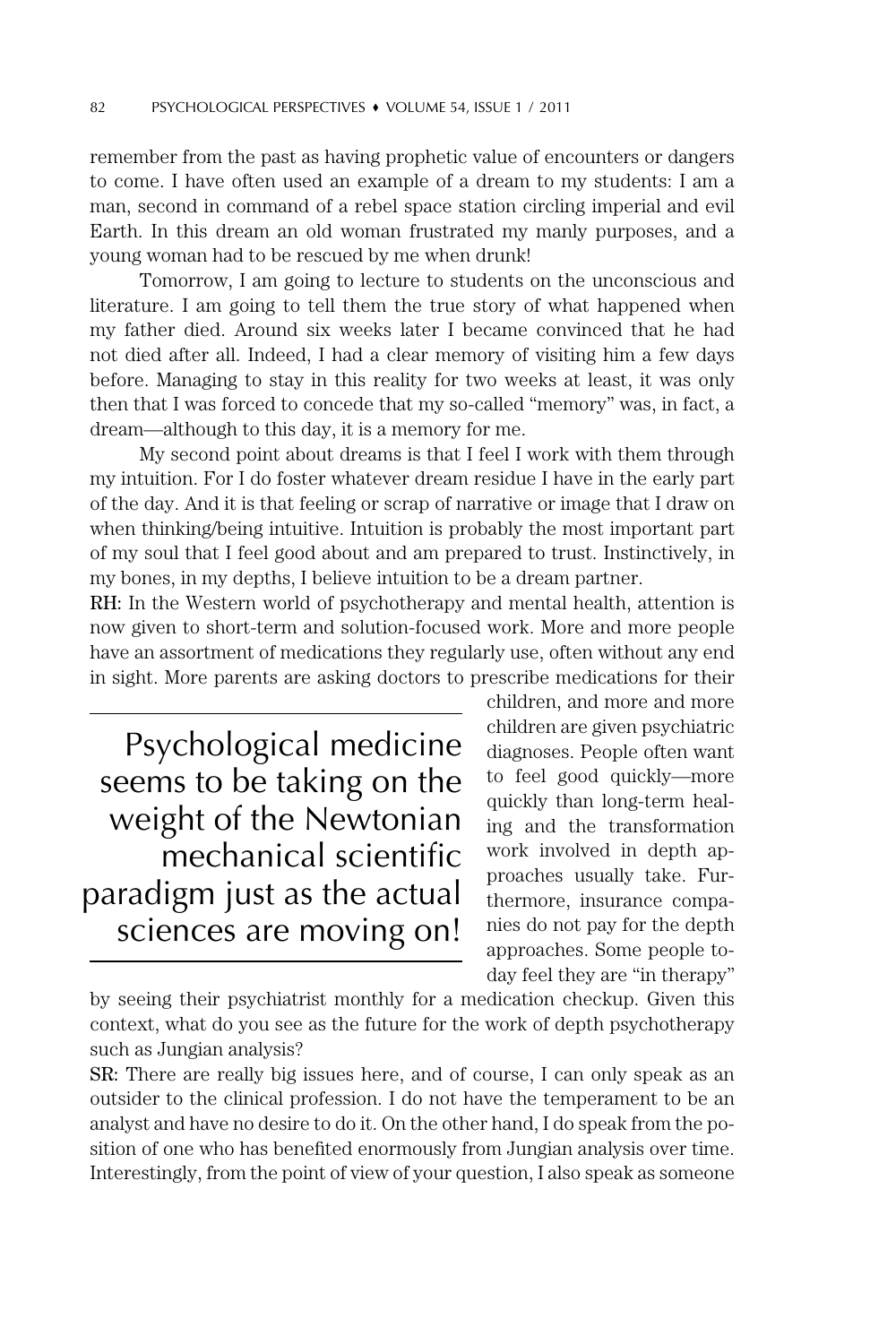on long-term chemical medication, who is also a patient in the mainstream health service of my country, in which, perhaps like yours, pills are preferred. Now the innovation is cognitive–behavioral therapy, only supplied as a quick fix, short-term cure-all. I have not had cognitive–behavioral therapy and am not attracted to it.

Let's start big and broad. Somehow, psychological medicine seems to be taking on the weight of the Newtonian mechanical scientific paradigm just as the actual sciences are moving on! It seems fashionable and shockingly acceptable in psychiatry to regard mental illness as merely a chemical imbalance that can be quickly cured. The cause-and-effect relationship is viewed in a purely mechanistic and linear manner.

The closest such medicine comes to a human view of mental illness is to note the epidemic of it in the Western world and to suggest that we have produced a society that is toxic to mental health. Jung, of course, both noticed this early on and predicted much of where we are now. I do not understand *why*, when biology and physics and cosmology, etc., are talking about the sciences of complexity and emergence; *why*, when they are confident of a new holistic paradigm that can cope with the unmeasurable complexity of the human brain—*why* psychiatric treatment has to perversely simplify itself!

There is clearly an important history here in the relationship of depth psychology as it emerged in the late 19th century and the medical division of psychiatry. Such a division now seems disastrous for the future of analysts and for ordinary people in distress.

There is one huge issue: money. Of the 25% of the population that may suffer some form of mental distress, only a very small proportion can afford analysis as it is now constituted. I know that the profession as a whole, with many wonderful individual examples, has tried to do something about this. If analysis is to survive, then I would have thought that it should develop a productive relationship with mainstream healthcare, such as regularly visiting hospitals, or maybe developing ways of supplementing other treatment.

Drugs are something to get excited about. In the United Kingdom, I believe that they are less pervasive, in particular, less used with teenagers and children. We are all afraid of drugs! We are all afraid that our system of power is secretly sinister. Below a carapace of care, our populations are being drugged into quiescence. The epidemic of depression is not sickness; it is revolt. The resistance to cruel, inhuman capitalism and war is repressed until it shows as individual not-rightness, illness, and is then drugged into submission.

Well, yes, *but*. I do think there is truth in the above. The big question about mental illness, as Foucault showed, is, who decides? The boundaries between the mad and the sane are not only thin, they are power itself. (What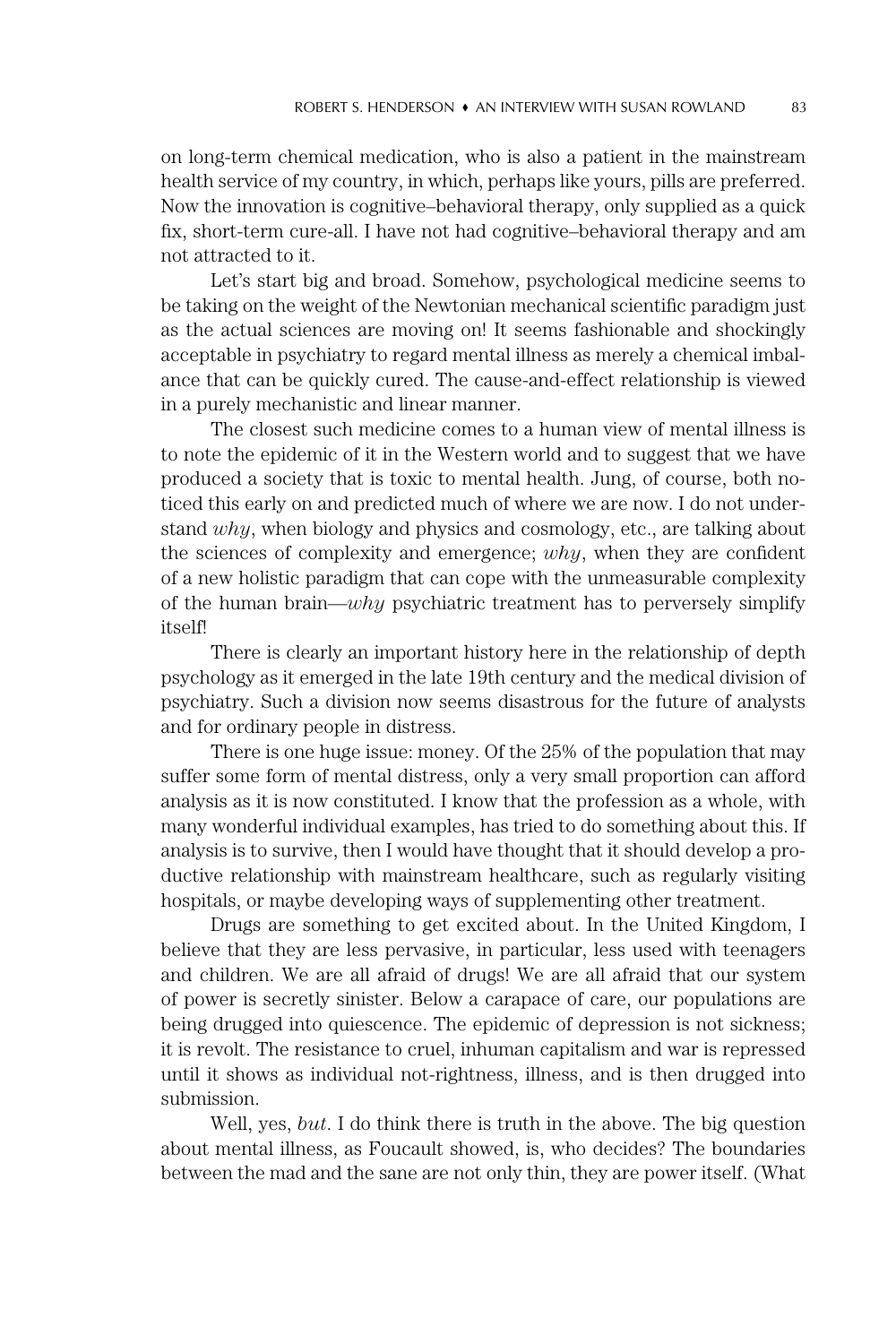was that fascinating example about classifying the characteristics of patients in a mental hospital? The survey was stopped when the doctors showed more symptoms than the patients.) Every mental health professional should read Marge Piercy's *Woman on the Edge of Time* to see a fictional expose of the ´ mental health system used as social control.

Yes, I do think that drugs are overused and amount to, at an unconscious level, an attempt to control the population. But if only I could get hold of those drugs! My own experience is one of drugs not working well over 25 years. So then I spent some years refusing them, then having a breakdown that required emergency treatment, including drugs.

They still do not work all that well, but on behalf of other patients like me, I say they are sometimes necessary. I found it helped to try to see what drugs were mythically. As we are all *luna*tics, I found my drugs to be moon dust, physical, moon-drenched earth, a *prima materia* earth in the hope of better alchemy in the psyche. It goes without saying that the alchemical processes go better with the help of a therapist to aid the "*solve et coagula*."

To come back to analysis, there are surely signs that the psychological profession, as a whole, will eventually discover wholeness, complexity, and the new holistic paradigm. There, Jungian analysis is the advance guard with the sophisticated sense of transference, the *mundus imaginalis,* and synchronicity. Or to put it less theoretically, to get really better, patients must become someone else, or in Jungian terms, become them-*selves*.

This takes time and dedication. I believe that Jungian analysis will eventually be recognized as part of a new holistic medicine that can include the complementary therapies and many Eastern traditions, for these have been practicing the holistic paradigm for centuries. Let's hope analysis can speed up this process, for the hard-working analysts deserve an easier time of it! RH: You teach Jung to university students. What are some of your impres-

sions of how Jung is received among young people?

SR: University students in the United Kingdom tend not to have heard of Jung. Although I am teaching humanities students, and specifically those doing an English literature degree, from what I gather, this would be true of psychology students too. Why Jung is shunned in the British academy is a big issue and not the focus of this question. What is interesting here is how positive I always find the reception of Jung to be. For my students, Jung has to be introduced in the context of Freud because Freudian psychoanalysis is a hegemonic literary theory in the discipline. To put it simply, I teach them Freud in year two as one of the main literary theories they *need* to know. They then opt for my third-year specialist theory course and discover they are doing Jung, something they find they *want* to know.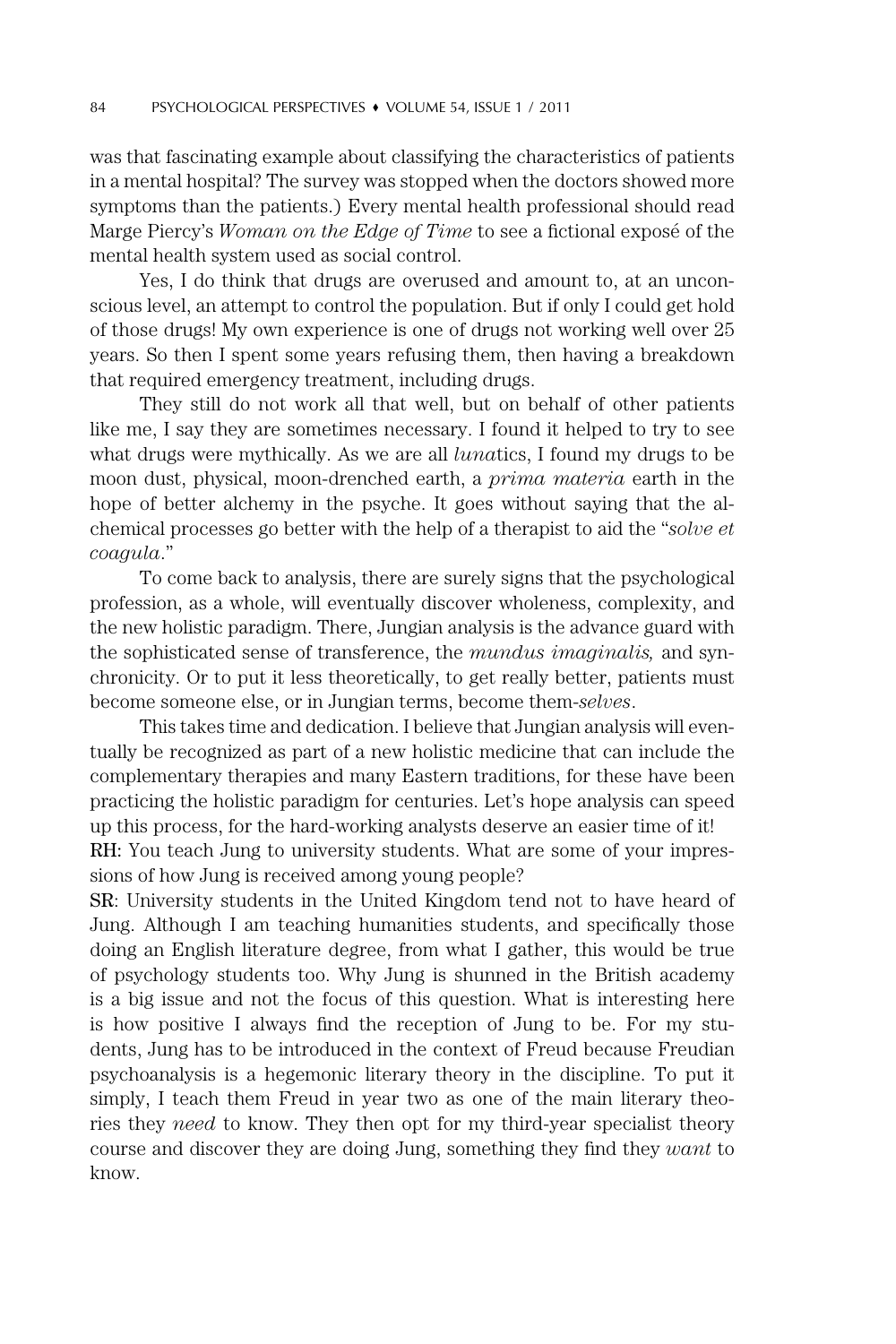Freud is stimulating yet also limiting for them. One reason for his hegemonic position must be the way some literary theorists have found it possible to unite atheist Freud with post-Marxist cultural materialism.

Lacanian notions of the unconscious of writing in a literary text can produce exciting reading. However, my students are persistently troubled by the Freudian/Lacanian privileging of masculinity. Moreover, Freud has little to say to the growing cohort of Muslim students, who are used to having to leave their faith at the door. I think they should not have to.

These literary students quickly appreciate that his ideas about valuing the "other" and the meaningmaking unconscious can counter what is lacking in the psychoanalytic tradition of the feminine.

So, for my students I offer Jung, whose founding principle of the creative and in part unknowable unconscious also speaks effectively to theories such as Derridean poststructuralism. Moreover, Jung provides a framework for those students who wish to take the sacred in literature seriously, while not forcing a religious position on any of them.

Finally, although one cannot unproblematically celebrate Jung as a feminist (!), these literary students quickly appreciate that his ideas about valuing the "other" and the meaning-making unconscious can counter what is lacking in the psychoanalytic tradition of the feminine.

Crucially, I ask my students to analyze Jung's writing in a literary way in order to perceive how his so-called "theorizing" is, in fact, an "artistic" performance of the unconscious. They can then see how rational theory is placed as important, but not paramount, in his writing. We also examine some of his more misogynistic statements so that students can see the pressure of the personal and the inferior side consciously evoked in his work.

The upshot is that the students are somehow "released" by Jung. They come to feel "at home" with him. One student, recently bereaved, asked me about his attitude toward death, in class. She was visibly relieved by my answer. Other students say, on their course evaluations, that they are glad to have learned about Jung "for their future life." I am proud of them to get so far in twelve weeks!

RH: You have written a very interesting book about Jung (*Jung as a Writer*; Routledge, 2005). What are some of the things you learned about Jung as you examined his manner of writing?

SR: When I began working on *Jung as a Writer*, I expected to find affinities between Jung's way of composing and literature in general, and perhaps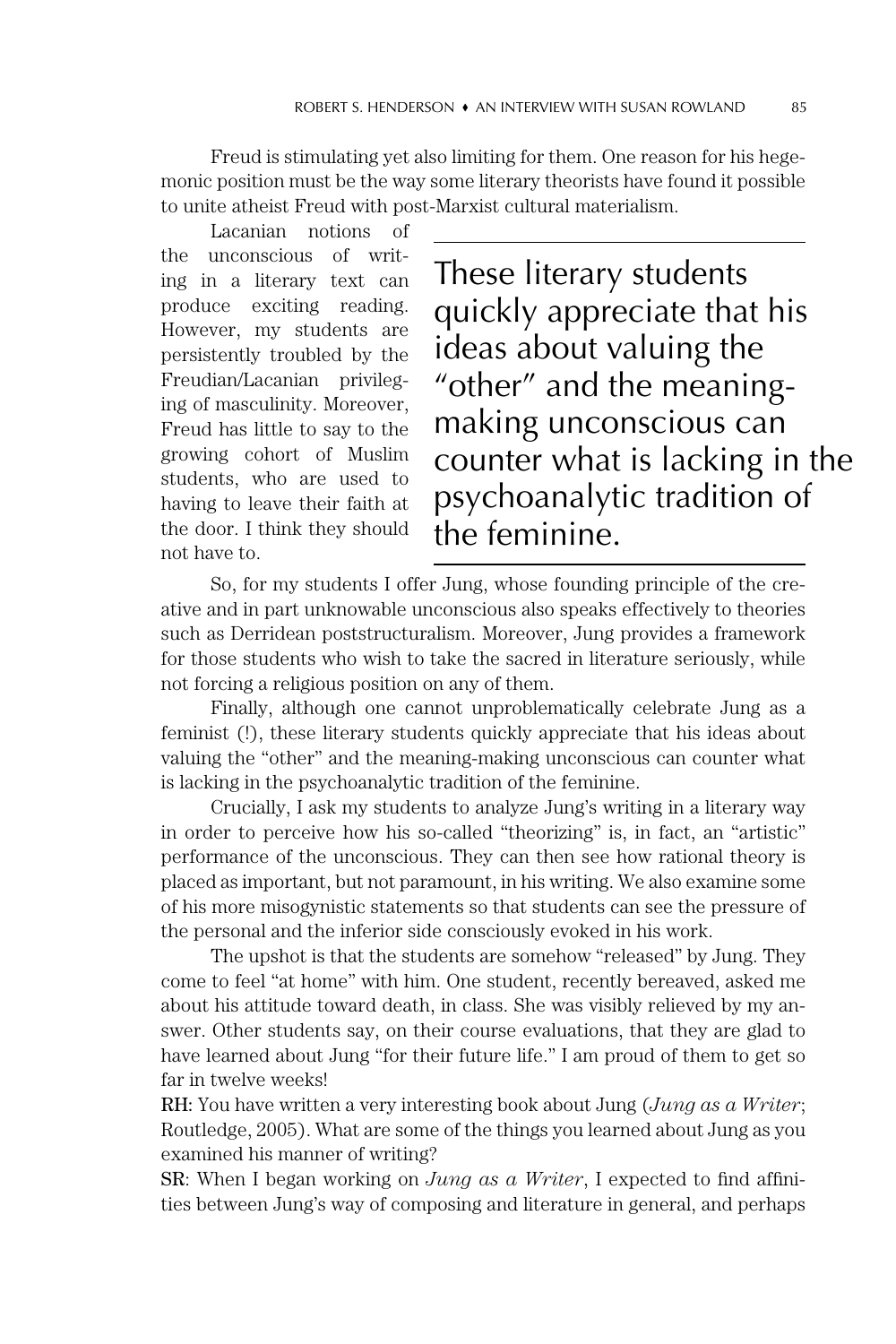Romantic literature in particular. Jung is deeply heir to German Romanticism. I know this legacy only from its treatment by the English Romantic poets with their proto-Jungian belief in the supremacy of the creative imagination. What I found, researching that book, is that Jung is an astounding experimental writer. His work with words is not, and never should be, regarded as a description of his ideas and analytical practices. No, his writing is a performance of his inner being. Writing is his work, not a secondary dimension of it. Jung's writing is more a model to be imitated than it is a collection of ideas handed down to be followed to the letter. After all, the writing is discernible as coherent and true only when we remember the core principle of the primacy of the creative unconscious. This primacy, as Jung never ceases reminding us, comes before any fidelity to rational argument or conceptual ideas. Jungian concepts derive from a matrix of the creative unknowable—the person, the historical, and the social.

Yes, we belong to a modernity that treats apparently scientific concepts as transcendent of their origins, but Jung's gift to us is that he does not. Rather, Jung's theory-writing is a dialogue of transcendent concept with immanent matter. He rewrites the priorities of the Baconian/Newtonian science of modernity to reintroduce the sky father god of rationality and transcendent separation to the earth mother goddess of knowledge by connection and bodily incorporation.

Essentially, Jung's *Collected Works* are not *about* healing the modern world. They are an attempt to do so. His writing *enacts* the many voices of the psyche. These archetypal impulses are an animistic multitude always operating in a relationship with our culture's education of us to produce a single monotheistic voice. Yet, we cannot do without the animism of the feminine in our individuation, our culture, and our science. For "she" stands for all that we lose in losing the mother, connection to body, sexuality as also divine, Eros, matter as animated, knowledge through love. Jung's big problem in writing is that he knows that modernity in general, and science, in particular, need the unconscious/feminine. However, part of him finds the "other" in other persons as too difficult! In particular, he wants to bring in the desperately needed earth mother feminine to shore up traditional masculine signifying. He is a conservative with revolutionary ideas in his writing!

Nevertheless, his writing is fundamentally fascinating and vitally important because it attempts to rework that ancient philosophical division of our world between form and matter. Hitherto, this inspired experimenting has been the preserve of the artist. Jung is an artist *and* a scientist. His writing deconstructs our cultural boundaries between science and art. His work reveals such boundaries to be culture.

What I discovered is that Jung's writing is at the heart of his project to take modernity on a quest into the unknown psyche. It is a very underreached area of his work. Jung's *Collected Works* are a gift to help the